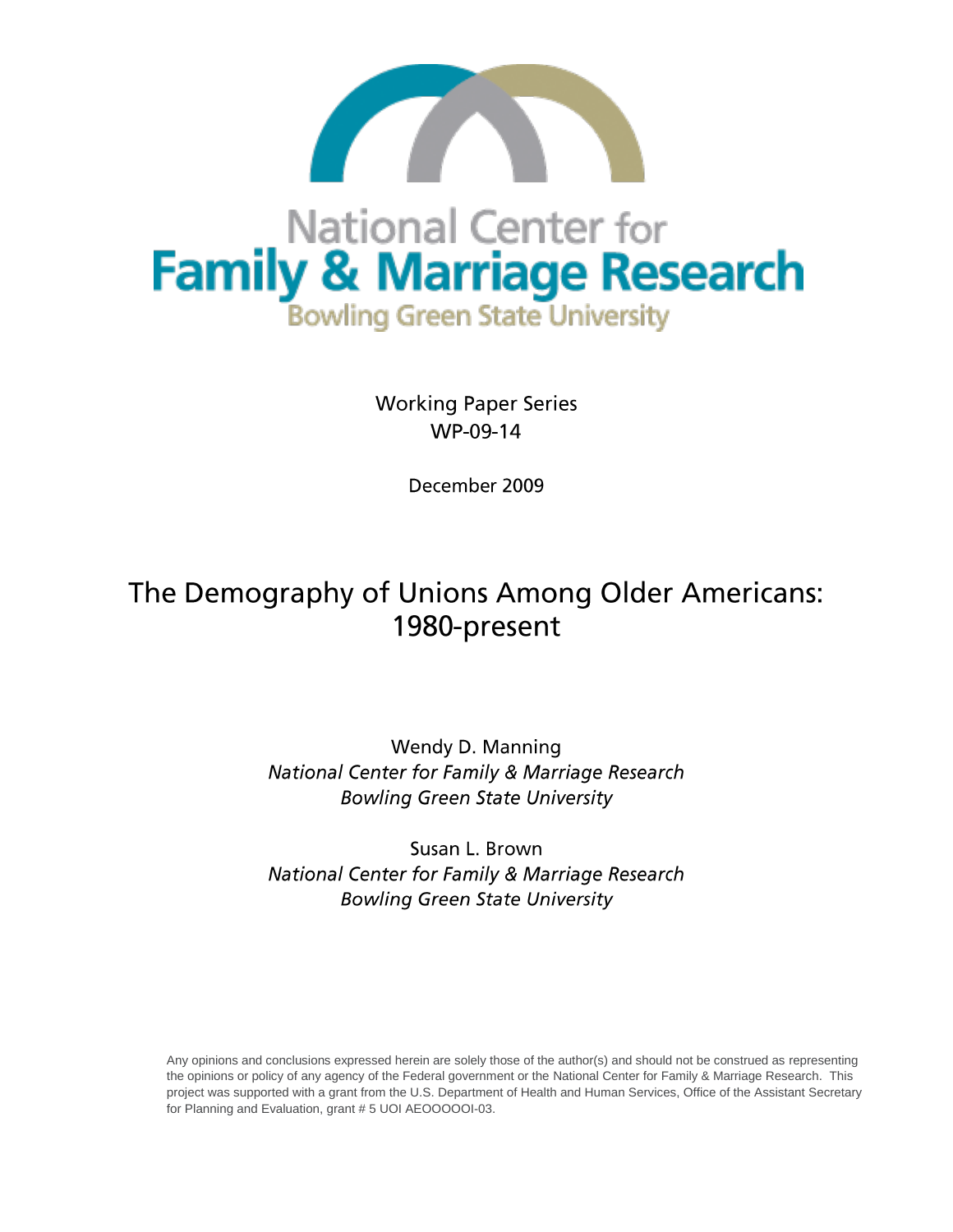## **THE DEMOGRAPHY OF UNIONS AMONG OLDER AMERICANS:**

## **1980-present**

**Wendy D. Manning**

**and**

**Susan L. Brown**

**National Center for Family & Marriage Research**

**5 Williams Hall**

**Bowling Green State University**

**Bowling Green, Ohio 43403**

**419-372-4910**

**[wmannin@bgsu.edu](mailto:wmannin@bgsu.edu)**

**December 21, 2009**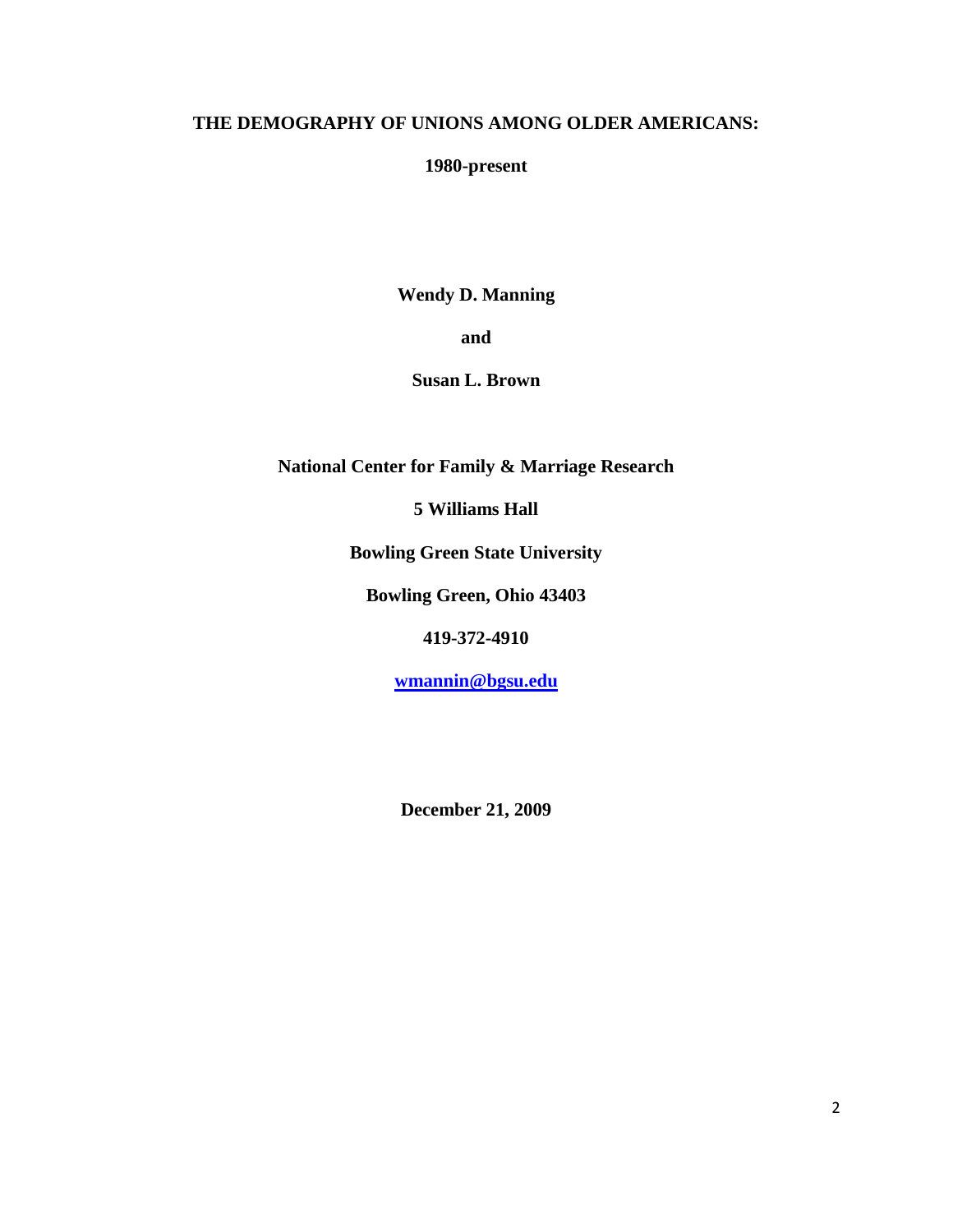#### **THE DEMOGRAPHY OF UNIONS AMONG OLDER AMERICANS: 1980-present**

The current generation of older Americans faces more complex family and marital histories than any prior generation. Moreover, baby boomers, the first cohort to experience high levels of divorce, single parenthood, and remarriage, are now moving into older adulthood. This movement will likely exacerbate the trend away from marriage among older adults. Researchers are uncovering greater heterogeneity and complexity in the family life of older Americans, which in turn portends a shift in the benefits and rewards offered by certain family circumstances (Allen, Blieszner, and Roberto et al. 2000; Cooney and Dunne 2001). The growing diversity of living arrangements characterizing older adulthood is likely to have important consequences for individual health and well-being as well as policy ramifications for the changing types of institutional support older adults require (Wilmoth and Longino 2006).

In this chapter, we document changes in the marital status and household living arrangements of older Americans over the past four decades. The increasingly varied family life course trajectories experienced in early and middle adulthood have enduring consequences. Namely, older adults are much less likely to be married now than were previous cohorts. This trend is expected to accelerate with a declining share of the older adult population being married in the coming decades (e.g., Allen et al. 2000; Cooney and Dunne 2001). A decade ago, gerontologists predicted that older men more likely will be never married, and older women increasingly will be divorced rather than widowed (Cooney and Dunne 2001).

The purpose of this chapter is to provide empirical evidence that describes the recent trends in marital status and living arrangements for older adults. In addition to examining marriage and widowhood, which have been the primary foci of earlier work on the family status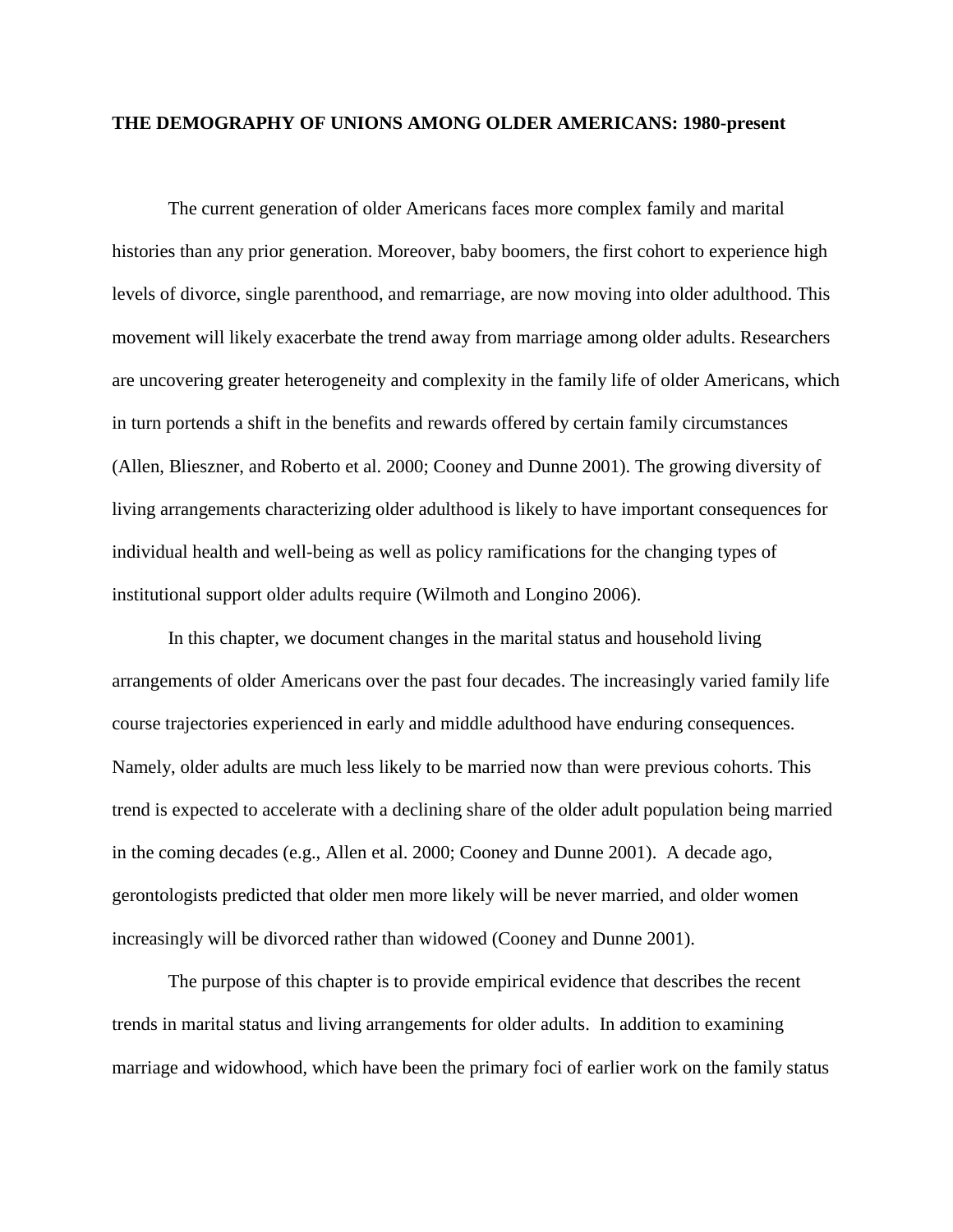of older adults, we also consider union experiences, which fall outside these typical marital status categories. Specifically, we investigate cohabitation, living apart together (LAT), and same-sex unions, all of which appear to be increasing among the older adult population (Bennett and Gates 2004; Brown, Bulanda, and Lee 2005; Brown, Lee, and Bulanda 2006; de Jong Gierveld 2005; Huyck 1995; Urban Institute 2003).

#### *Measures and Data*

Older Americans here are defined as men and women age 65 and older. We focus on comparisons of older Americans in 1980 (65-year-olds were born in 1915) to 2008 (65-year-olds were born in 1943). The early cohort became adults during the Great Depression, and the later cohort became adults during the economic boom years (1960s).

The U.S. is an aging society with older Americans representing an increasingly greater share of the total population. In 1980, persons over age 65 comprised 11% of the American population, while in 2008, those over age 65 were 13% of the population. Over the next 50 years, the population of adults age 65 and older is predicted to double. By 2050, the U.S. older adult population will reach 88 million or one-fifth of the population (Census 2008).

Life expectancy is increasing for women and men alike, but the two groups continue to have different life expectancies. Currently, life expectancy for men is about 75 years, whereas for women it is 80 years. Consequently, the majority of older adults are women (Heron et al. 2009). In 2007, there were 137 women over age 65 for every 100 men over age 65 in the U.S. This ratio increases among the oldest old. By the time older adults reached their mid-eighties, there were 210 women to every 100 men (Administration on Aging, 2009).

Apart from gender, life expectancy also varies by race–ethnicity. Although the racial gap in life expectancy has declined over time as minorities are living longer, nonetheless, whites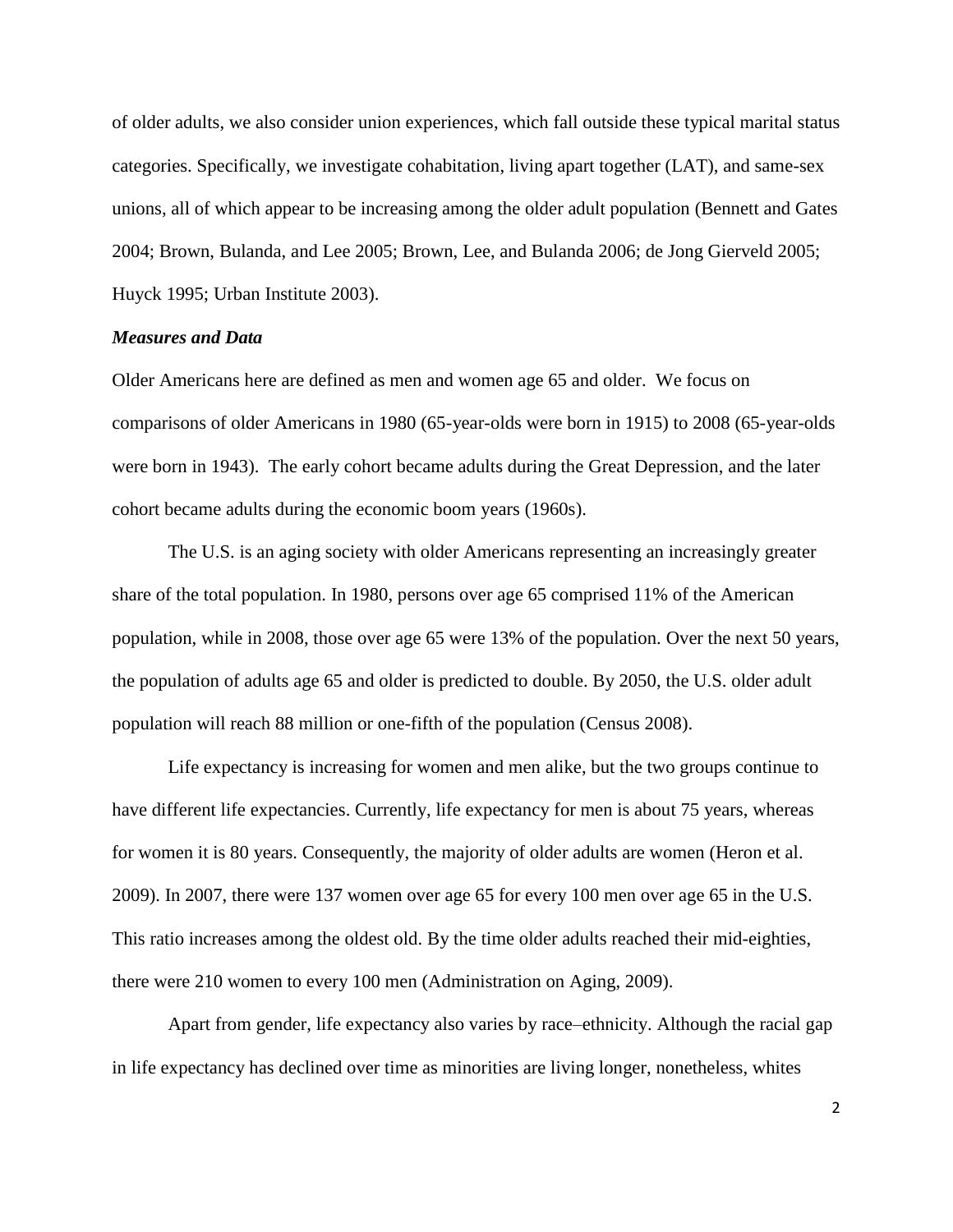enjoy greater life expectancies than do either Blacks or Hispanics in the U.S. For instance, current life expectancy among whites is about 78 years, whereas for Blacks it is 73 years. Today, among 65-year-olds, life expectancy is roughly two years greater for white than Black men and one year greater for white versus Black women (Heron et al. 2009). Consequently, the older adult population is now more racially and ethnically diverse than in the past. In 1980, 8% of the 65 and older population was Black, and less than 3% was Hispanic. Today, nearly 9% of older adults are Black, and more than 6% are Hispanic (National Center for Health Statistics 2008). Population projections estimate that by 2050, about 58% of the older population will be Non-Hispanic white, 20% of the older population will be Hispanic, and 11% Black (Administration on Aging 2009).

Gender and race-ethnicity structure the experience of aging. Therefore, we provide gender-specific comparisons of marital status and living arrangements across age groups. Where possible, results are shown for specific racial and ethnic groups.

This chapter draws on several data sources. A primary source of data is the United States decennial Census, which offers a view of the trends in marital status and living arrangements of older Americans. The recent American Community Survey (2008) provides specific measures about marriage that are not available in the Census data. We also present findings from surveys, such as the Current Population Survey March Supplement and the Health and Retirement Study. In the concluding section, we discuss future data needs for research on the family demography of an aging population.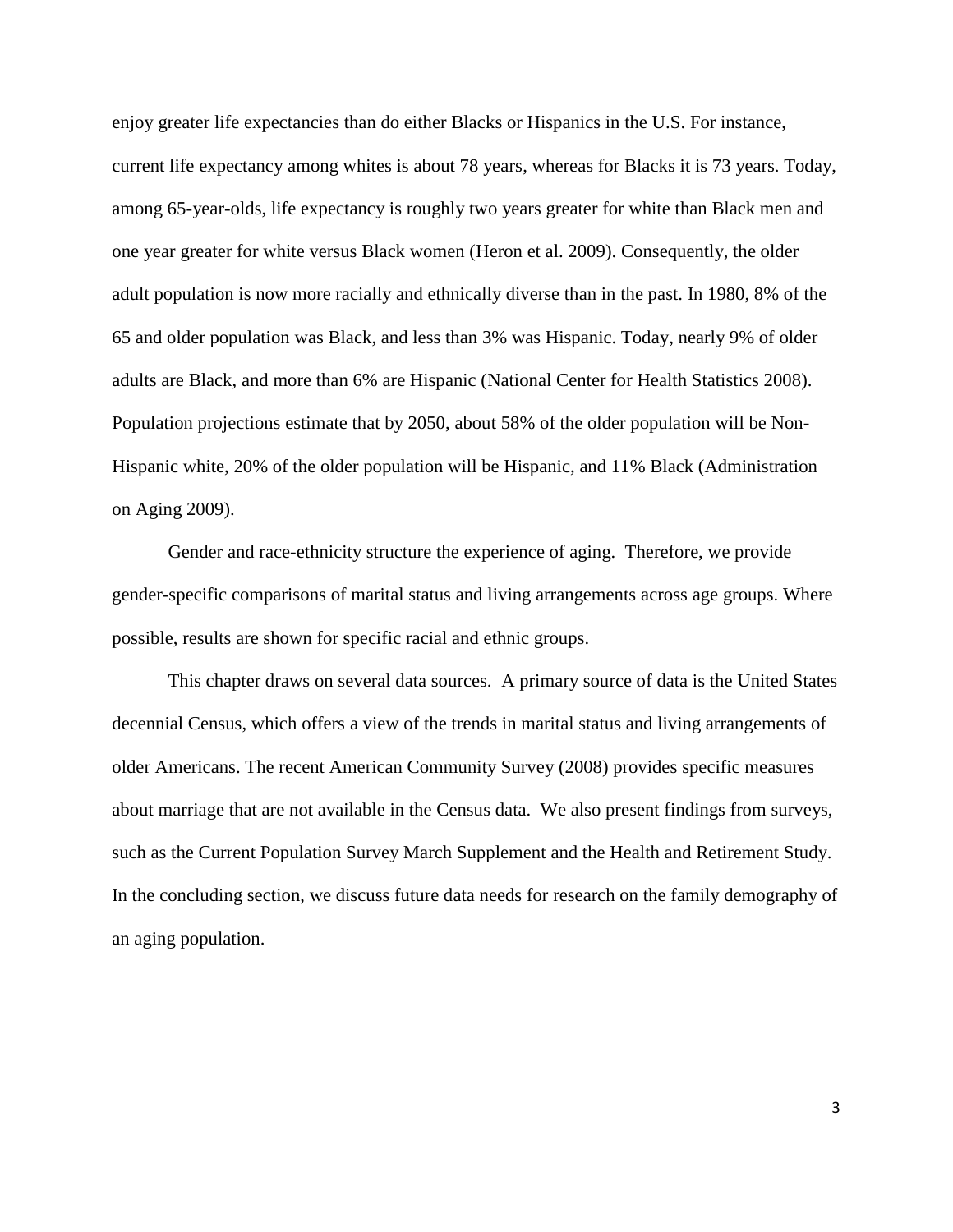#### *Marital Status Trends*

#### Marriage

Overall, there has been a substantial decline between 1980 and 2008 in the proportion of older men who are married, as shown in Figure 1. In 1980, more than three quarters (76%) of older men were married. By 2008, there was a slight decline, and 71% of older men were married. In 1980, the proportion of men married was negatively associated with age. In 2008, the proportions married were less sensitive to age than in 1980, with those ranging in age from 65-79 almost equally likely to be married. Indeed, the trend in proportion married between 1980 and 2008 varied by age, such that among the young old (65-74), smaller proportions of men were married in 2008 than in 1980, whereas among the old old (75-84) and oldest old (85 and older), married men were a bit more prevalent than in 1980. For instance, 83% of 65-69-year-old men were married in 1980, but just 75% of men in this age group were married in 2008. In 1980, 48% of men 85 and older were married. By 2008, 54% of oldest old men were married.

Among older women, the proportion married appears to have changed little over the past four decades (Figure 2). In 1980, 37% of older women were married compared to 40% in 2008. This overall pattern characterizes young old women, too, but not old old and oldest old women, who now compose a larger share of the population. Among women 65-69, there was essentially no change between 1980 and 2008 in the proportion married (55% and 56%, respectively). All other age groups witnessed an increase in the proportion married over time. Among 75-79 year olds, the proportion married grew from 29% in 1980 to 41% in 2008. Similarly, among the oldest old, the proportion married rose 50% from 8% in 1980 to 12% in 2008.

Comparing the proportions of men versus women that were married reveals that more men were married than women, regardless of age or time period. Gender distinctions in marital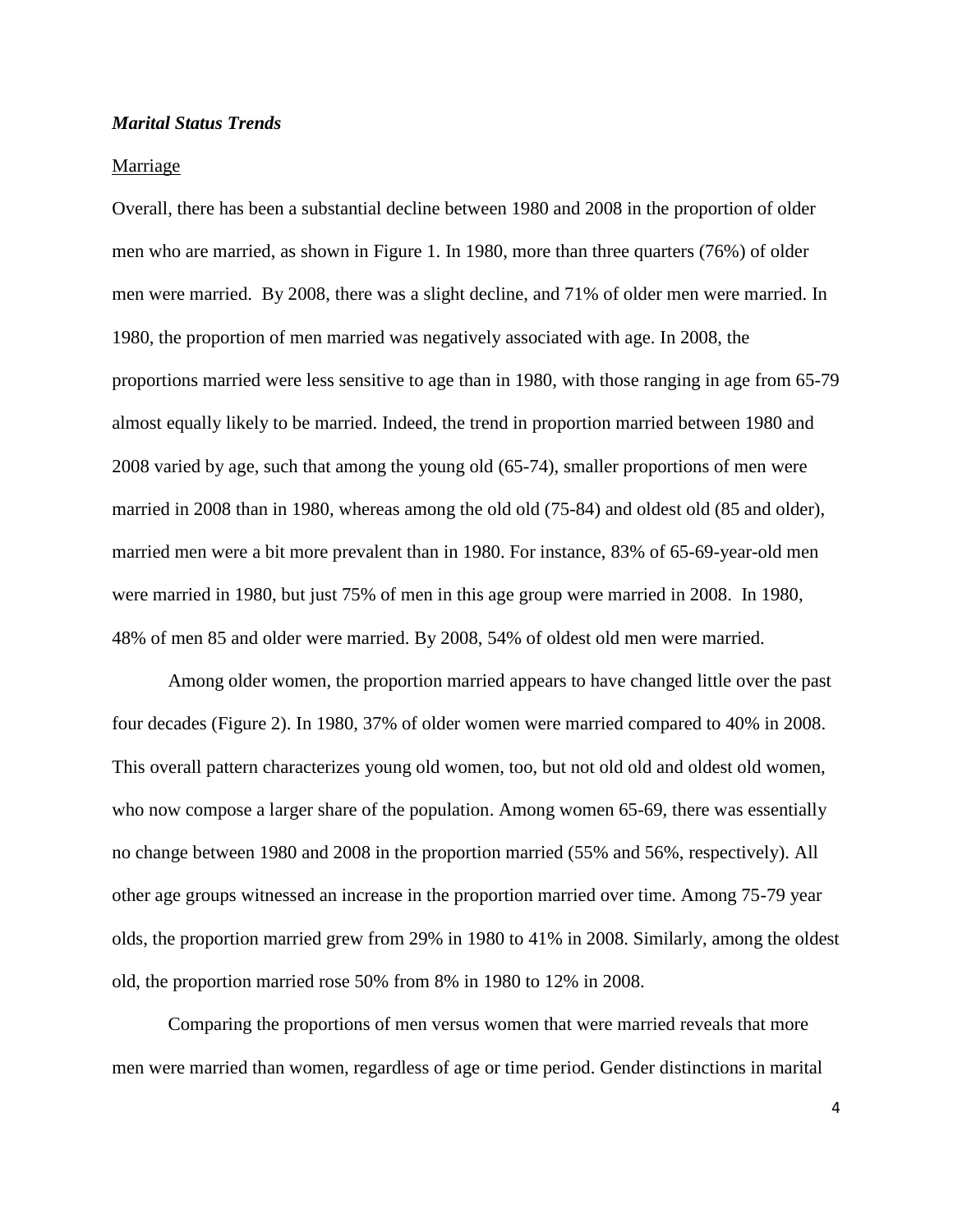status were due in part to the substantial gender differentials in mortality and life expectancy and the tendency for women to marry men a few years older than themselves. Indeed, at all ages, older men were more likely to be married than older women, and this differential became more pronounced with age. Nonetheless, the gender differential was smaller in 2008 than it was in 1980. Six times as many men as women age 85 and older were married in 1980 (48% and 8%, respectively) versus 4.5 times in 2008 (54% and 12%, respectively).

#### Widowhood

Widowhood remained consistent among older men over the past four decades: 14% in 1980 to 15% in 2008 (Figure 1). Despite this overall trend, the pattern varies by age group, with the growth in widowers concentrated among the oldest old men. In 1980, less than one-fifth of men ages 65-79 were widowers, about one-quarter of 80-84-year-old men were widowers, and about half of men over age 85 were widowers. In 2008, less than 15% of men ages 65-79 were widowers, 22% of men 80-84, and 37% of men over age 85 were widowers.

In contrast, there have been declines in widowhood among older women, from 52% in 1980 to 43% in 2008 (Figure 2). In 1980, the proportion of women widowed ranged from onethird among 65-69 year olds to 82% among women age 85 and older. The proportion of women who were married outpaced those who were widowed only at ages 65-69. At every other age, the proportion of women married was less than the proportion widowed. In 2008, these trends persisted. One-fifth of the youngest older American women were widowed, and 77% of women age 85 and older were widowed. These results suggest we may be observing a slight delay in widowhood among women, which is consistent with lengthening life expectancy.

As expected, widowhood increased with age, but the age gradient was steeper among women than men. A greater proportion of women were widowed than men at every age. Among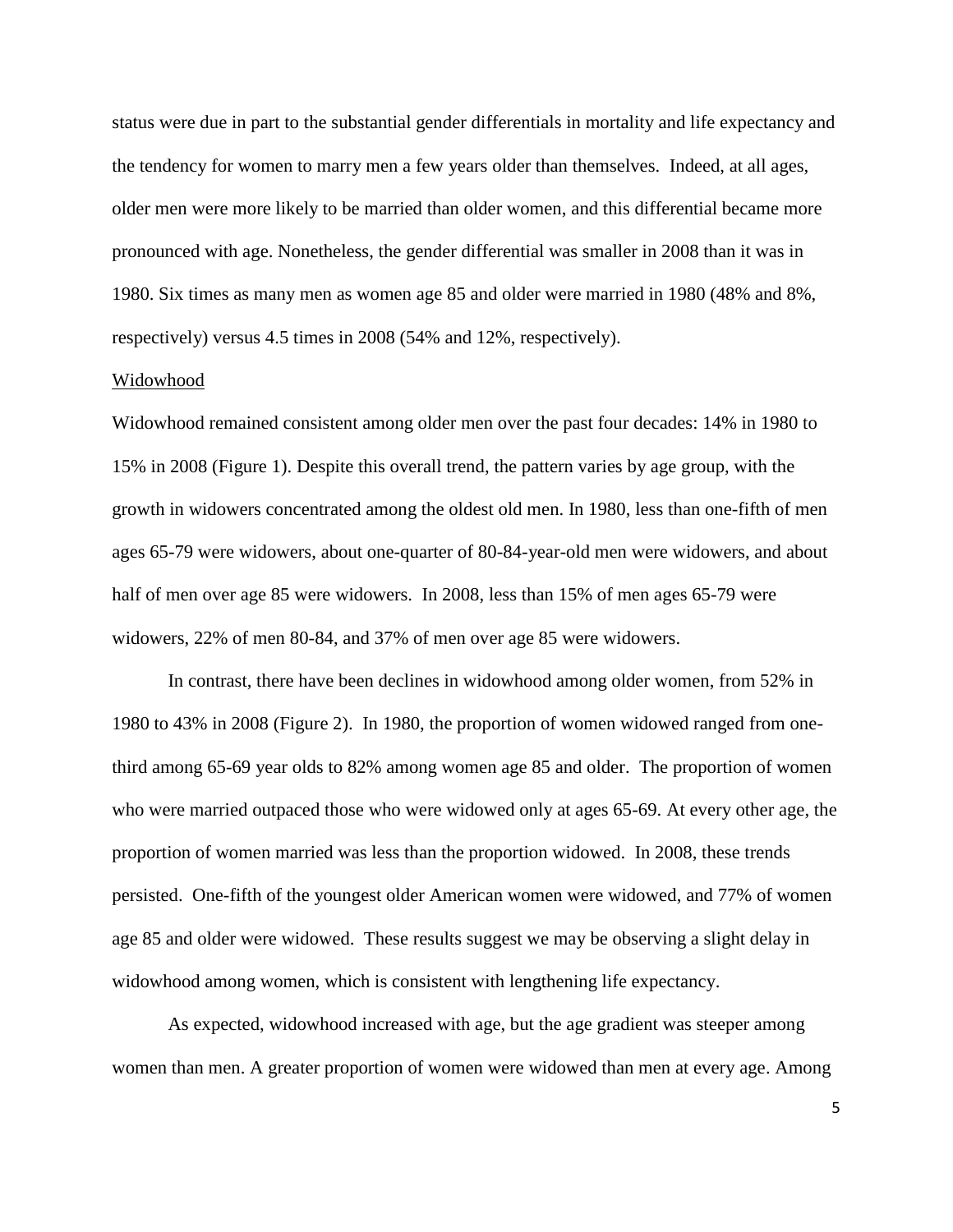the oldest old, widowhood was 50% higher among women than men (77% versus 37%, respectively, in 2008).

#### Divorce

Sustained high levels of divorce over the past few decades in the U.S. population have contributed to the declines in the proportions of older adults that are married. We combine separated and divorced into one category. In fact, the proportion of older men that were divorced (or separated) doubled between 1980 and 2008 (Figure 1). Only 5% of older men were divorced in 1980, whereas the figure rose to 10% in 2008. This growth is concentrated among the young old. In 1980, 5% of men ages 65-69 and 6% of men ages 70-74 were divorced. In 2008, the corresponding figures were 15% and 11%, respectively. At older ages, the proportions of divorced men did not change much over time. Among the oldest old, 3% of men were divorced in 1980, and 5% were divorced in 2008.

Among older women, there is a similar pattern. The proportion of older women that were divorced climbed from 4% in 1980 to 12% in 2008, nearly identical to the proportions documented earlier for older men (Figure 2). The rise occurred among all older women except the oldest old. Among 65-69-year-old women, 6% were divorced in 1980 versus 19% in 2008. For women ages 80-84, 3% were divorced in 1980, and 6% were divorced in 2008. The proportion of the oldest old that is divorced increased from 2% in 1980 to 6% in 2008.

Comparing the trends for men and women, the proportions divorced in each five-year age interval were essentially the same in 1980. By 2008, older women were somewhat more likely to be divorced than were older men, at least at younger ages. There were no gender differences in divorce among the oldest old.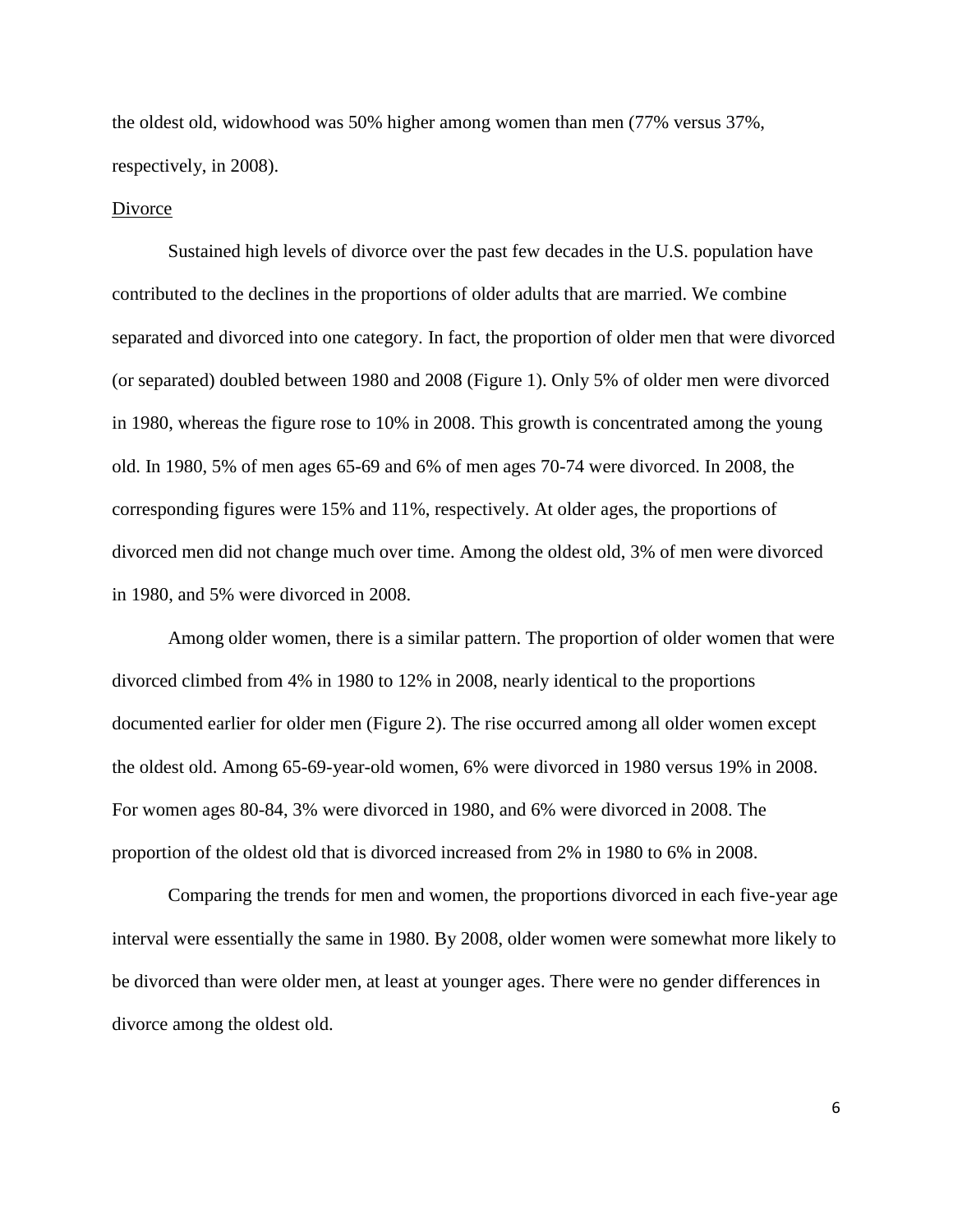#### Never Married

The percentage of the older population never married has not shifted over the past four decades, nor does it differ for men and women (Figures 1 and 2). Between 5% and 6% of the older adult population was never married in 1980 and 2008. In 1980, only 2 or 3% of old old and oldest old men and women were never married. By 2008, between 4 and 5% of both older women and men in all age groups were never married.

#### Racial and Ethnic Variation

Most research on the marriage and living arrangement patterns of older Americans focuses on gender and age distinctions. Given the striking racial differences in marriage and divorce rates, however, it is important to consider race and ethnicity when studying marriage and other close relationships among older Americans.

In 2008, the majority of older white, Black, and Hispanic men were married. Nearly three-quarters of white men, two-thirds of Hispanic men, and about half of Black men were married. Widowhood levels were similar across race and ethnic groups, with slightly higher levels among Black men (18%) than Hispanic (14%) or white (13%) men. The proportion of older men who were divorced was twice as high among Black as white men. A substantial minority (9%) of Black men had never married in contrast to 5% of Hispanic and 4% of white men.

Older women were less likely to be married than men, and less than half of each racial and ethnic group were married. White older women were more often married (42%) than Hispanic (36%) or Black (23%) women. Nearly half of Black older women were widowed, and about two-fifths of white and Hispanic women were widowed. The levels of divorce were higher among Black (20%) and Hispanic (17%) women than white (12%) women. The vast majority of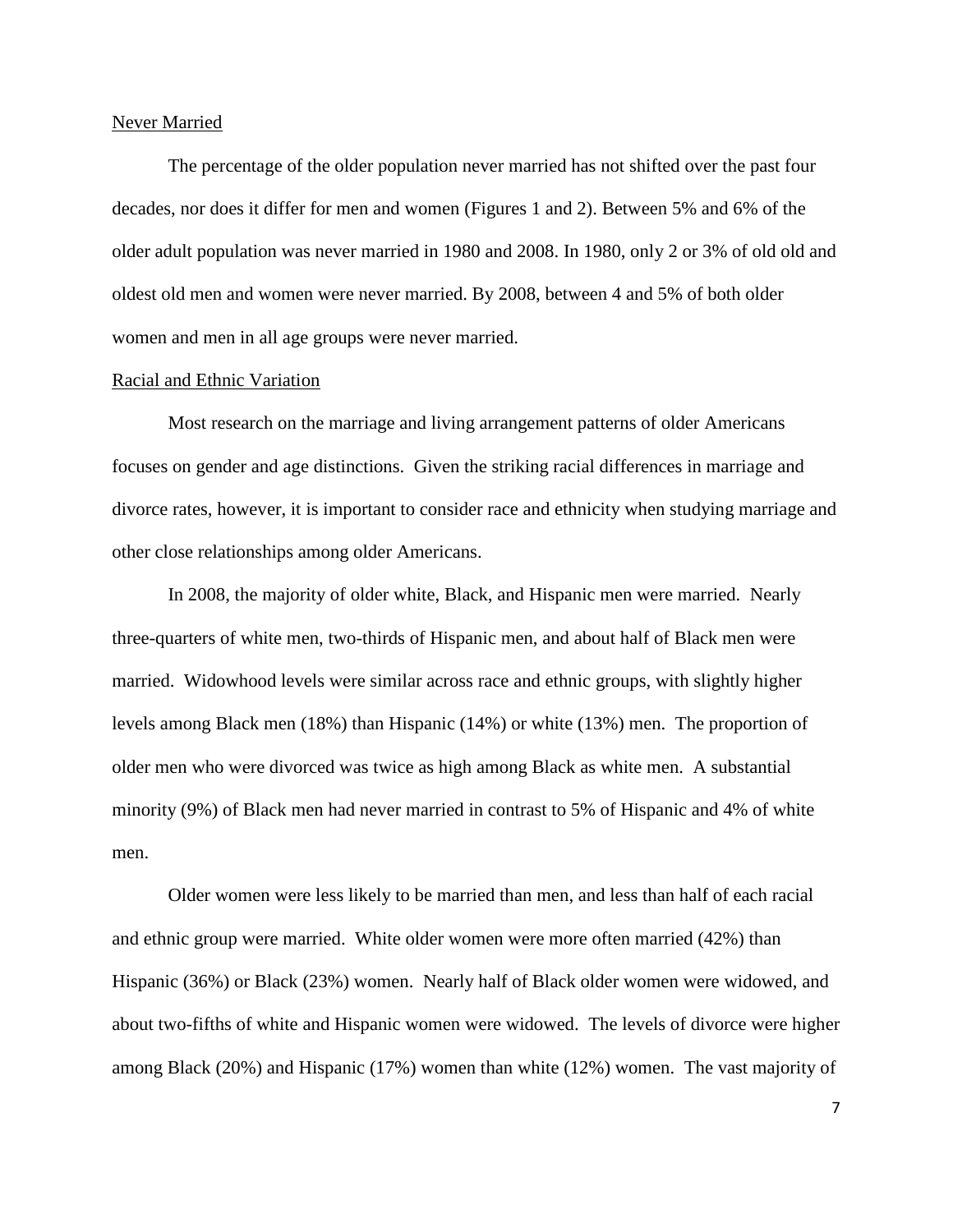older American women were ever married; however, Black (9%) and Hispanic (7%) older women were more often never married than white (4%) older women.

#### *Marriage and Divorce in 2008*

While we typically think of brides and grooms as young men and women in their twenties, there were about 91,000 marriages among older Americans, including 31,500 brides and 59,300 grooms over the age of 65 in 2008. In 1985, nearly twenty-five years ago, 71,000 persons over age 65 married (Meyers and Wilson 1988). The increase was not necessarily due to an increase in marriage rates among older Americans but a shift in the age structure of the population. Most older Americans who married in the last year were not first time brides or grooms; only 10% were first marriages. About half (54%) of marriages in the last year to older Americans were second marriages, and one-third (35%) were third marriages. The patterns and levels are similar for men and women. In 1985, one-quarter of grooms over age 65 were divorced, and threefourths of the brides were widowed (Myers and Wilson 1988). In 2008, about three-quarters of married older Americans were still in their first marriage, which is similar to 76% among the population over age 15 (National Center for Family and Marriage Research 2009).

In 2008, there were approximately 119,700 divorces among older Americans. The ratio of marriages to divorces among older Americans in 2008 is opposite of what it is among the total population. Among older Americans, there were only 0.8 marriages for every one divorce, indicating divorce is more common than marriage. Among the total population over age 15, the ratio is two marriages for every one divorce. Given the stabilization of high divorce rates among the total population (Raley and Bumpass 2003), we expect divorce rates among older Americans to follow the broader population trends.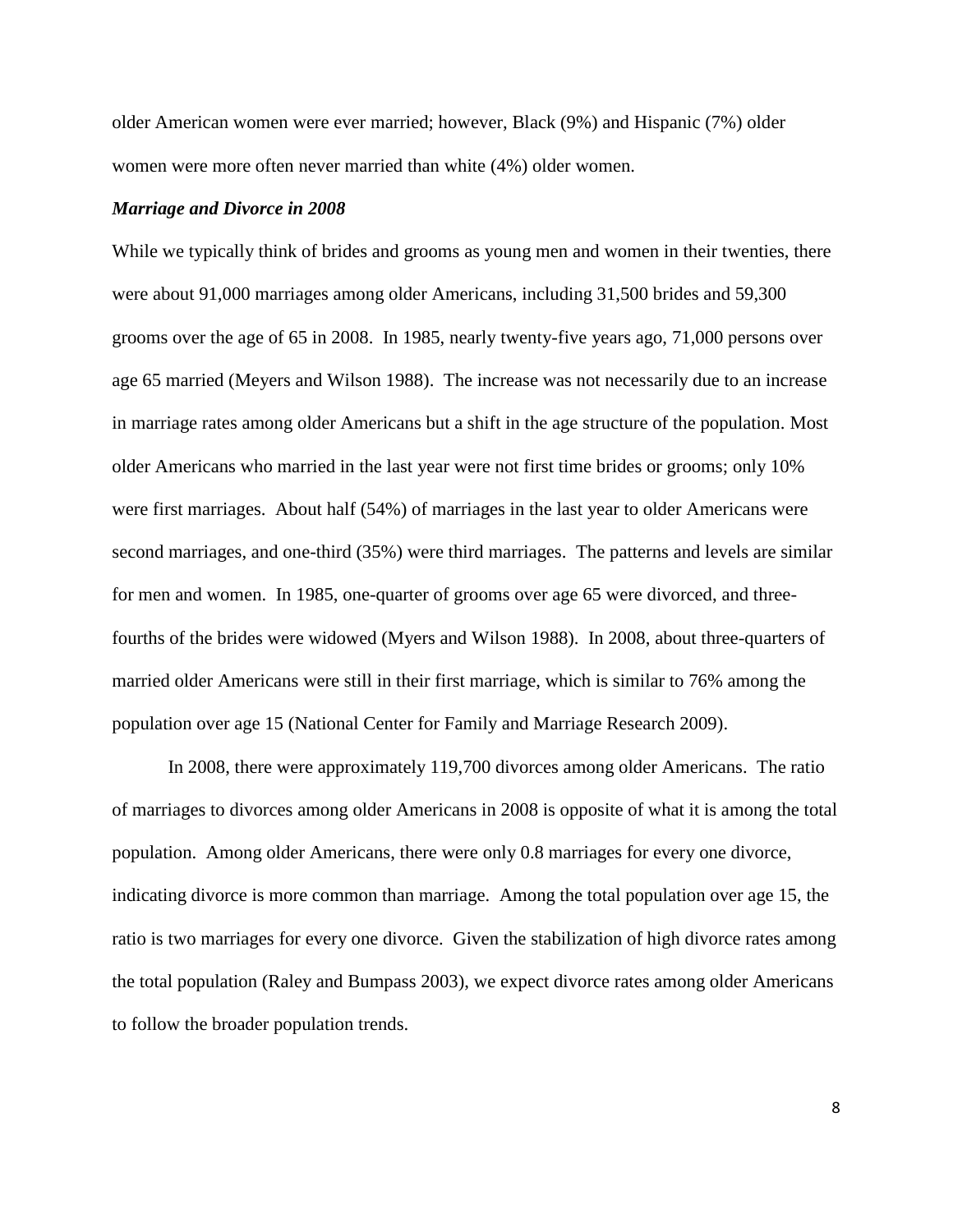The most common marital status change in older adulthood is widowhood. As indicated earlier, widowhood is prevalent among older Americans, and over one million older Americans were widowed in 2008. Women were 2.3 times more likely to experience widowhood than men. Projections provide a glimpse into the relationship patterns of older Americans in the next few decades. Projections of marital status suggested that by 2040, 42% of older women and 69% of older men will be married (Wade 1989). Wade argues that women"s decline in marriage will be the result of declines in widowhood and growth in divorce, while men"s decline will be due to older men"s lack of marriage (never married status). Updated projections suggest the proportion of older adults never married will increase, the proportion married will decline, and the proportion divorced will stabilize in recent years (Tamborini 2007).

#### *Living Arrangements*

The living arrangements of older Americans are tied to their marital status but living arrangements offer a unique lens on the potential sources of support available to older adults within the household. For instance, marital status alone does not reveal whether an individual lives alone or with other family members. The rapid rise in older adults living alone is of considerable policy interest to the extent that it portends growth in the share of elderly without the supports required to delay or avoid institutional care (Mutchler 1992). Transitions in living arrangements among older adults sometimes follow a different pattern than that documented at a single point in time (Wilmoth 1998), but they are beyond the scope of this chapter.

We examine changes in living arrangements among older adults over time, distinguishing among four categories: living alone, married, living with family members, and living with nonfamily members. Older Americans also may live in group quarters but are not included in our Census estimates below. The term "group quarters" may include a variety of circumstances.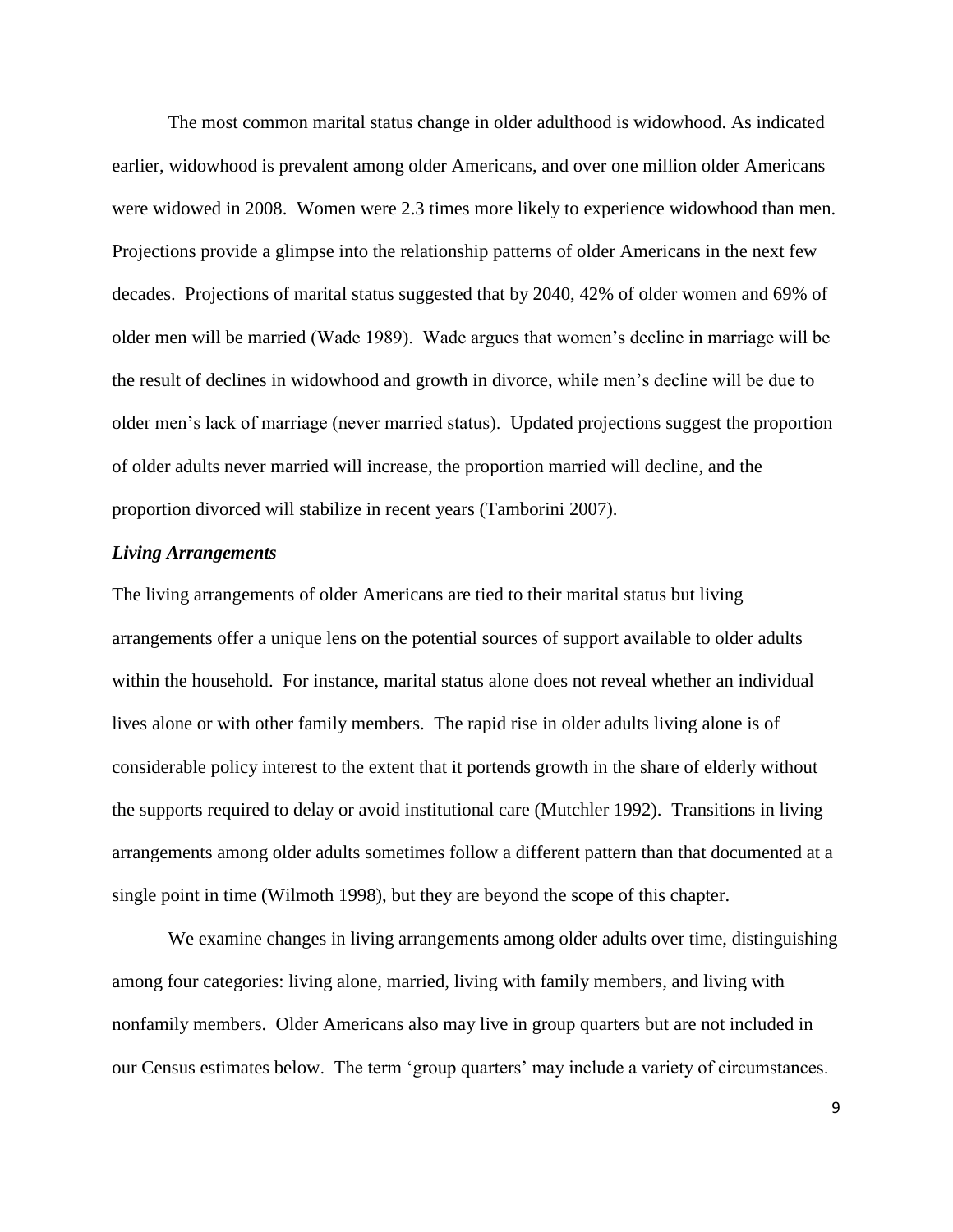The Administration on Aging (2009) reports that in 2007, 1.57 million or 4.4% of older Americans lived in institutional settings, and 2-5% lived in senior housing with support services. Living Alone

Figure 3 shows that the proportion of older men living alone has increased slightly from 15% in 1980 to 19% in 2008. As men age, a greater proportion were living on their own; the oldest old were about twice as likely to live alone as the youngest old. In 1980, 11% of men ages 65-69 lived alone, and 26% of the oldest old men lived alone. Similarly, in 2008, 15% of men 65-69 years old lived alone, while 32% of men age 85 or older did so.

There was a consistent pattern in the proportion of older women who lived alone in 1980 and 2008: 40% in 1980 and 37% in 2008 (Figure 4). The proportion of older women who lived alone increased sharply according to age. In 1980, 30% of the youngest old (65-69) women lived alone, and 46% of the oldest old lived alone. In 2008, there was a steeper age gradient, 26% of women ages 65-69 lived alone, while 56% of women over age 85 lived alone.

Women more often live alone than men, and this is true for every age group of older Americans. In fact, the gender gap in living alone increases with age. In 2008, among the oldest old, about one-third (32%) of men and half (56%) of women lived alone.

#### Married with Spouse

These estimates differ slightly from the levels discussed earlier because we exclude in the denominator older Americans living in group quarters. Accordingly, these estimates are limited to older Americans who are not living in group quarters. Over the last forty years, there has been a small decline in the proportion of older American men were married, from 78% in 1980 to 71% in 2008 (Figure 3). In 1980, the youngest old (65-69) men experienced the highest levels of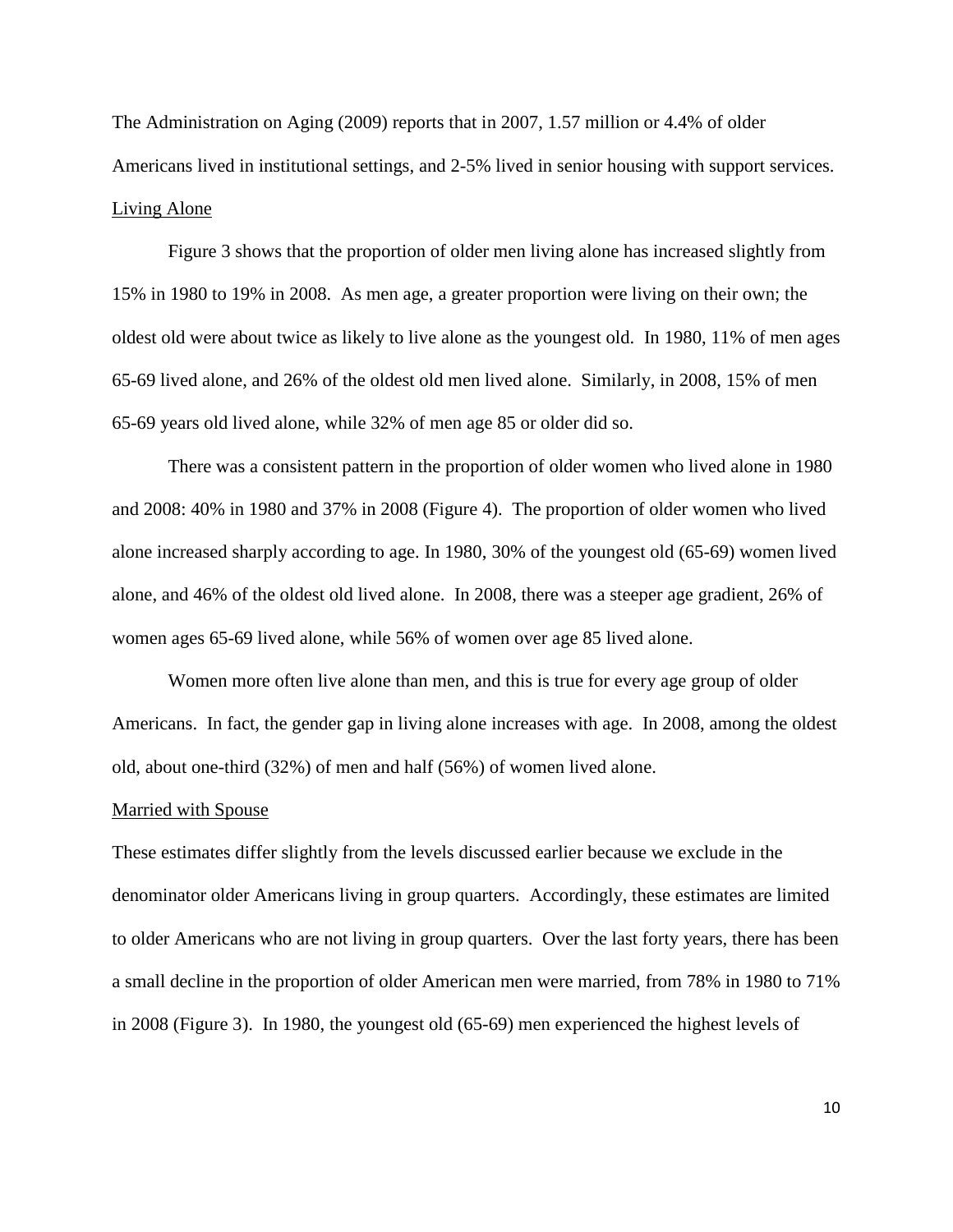living with a spouse (83%), and this declined to 55% among the oldest old. Comparatively, a similar age pattern existed in 2008.

There has been no change in the proportion of older women who live with a spouse (46%) in 1980 and in 2008 (Figure 4). About three-fifths (61% in 1980 and 58% in 2008) of the youngest old (65-69) lived with their spouse. In both 1980 and 2008, the oldest old (85+) experienced a sharp decline in coresidence with their spouse; only 19% in 1980 and 22% in 2008 lived with their husband.

As discussed earlier, a greater proportion of older men than women lived with their spouse. In 1980, 46% of women and 77% of men were living with their spouse. The gender gradient in marriage increased with age, and the levels remained consistent in 1980 and 2008. In 2008, men 65-69 years old were 1.3 times more likely to be living with a spouse than women, while men 85 years old and older were 2.5 times more likely to be living with their spouse than women.

#### Living with Family or Nonfamily Members

In 1980, it was relatively rare for older men to live with family members (5%) or nonfamily members (2%) (Figure 3). Coresiding with family (7%) or nonfamily (3%) members remained uncommon in 2008. The proportion of men living with nonfamily members remained nearly constant across age groups. In contrast, in 1980, there was fourfold increase in the proportion of men living with family across age groups. About 4% of the youngest old (65-59) and 16% of the oldest old (85+) lived with family members. In 2008, 6% of the youngest old (65-69) lived with family, and only ten percent of the oldest old (85+) lived with family. Thus, there is a decline in the proportion of the oldest old men who were living with their family.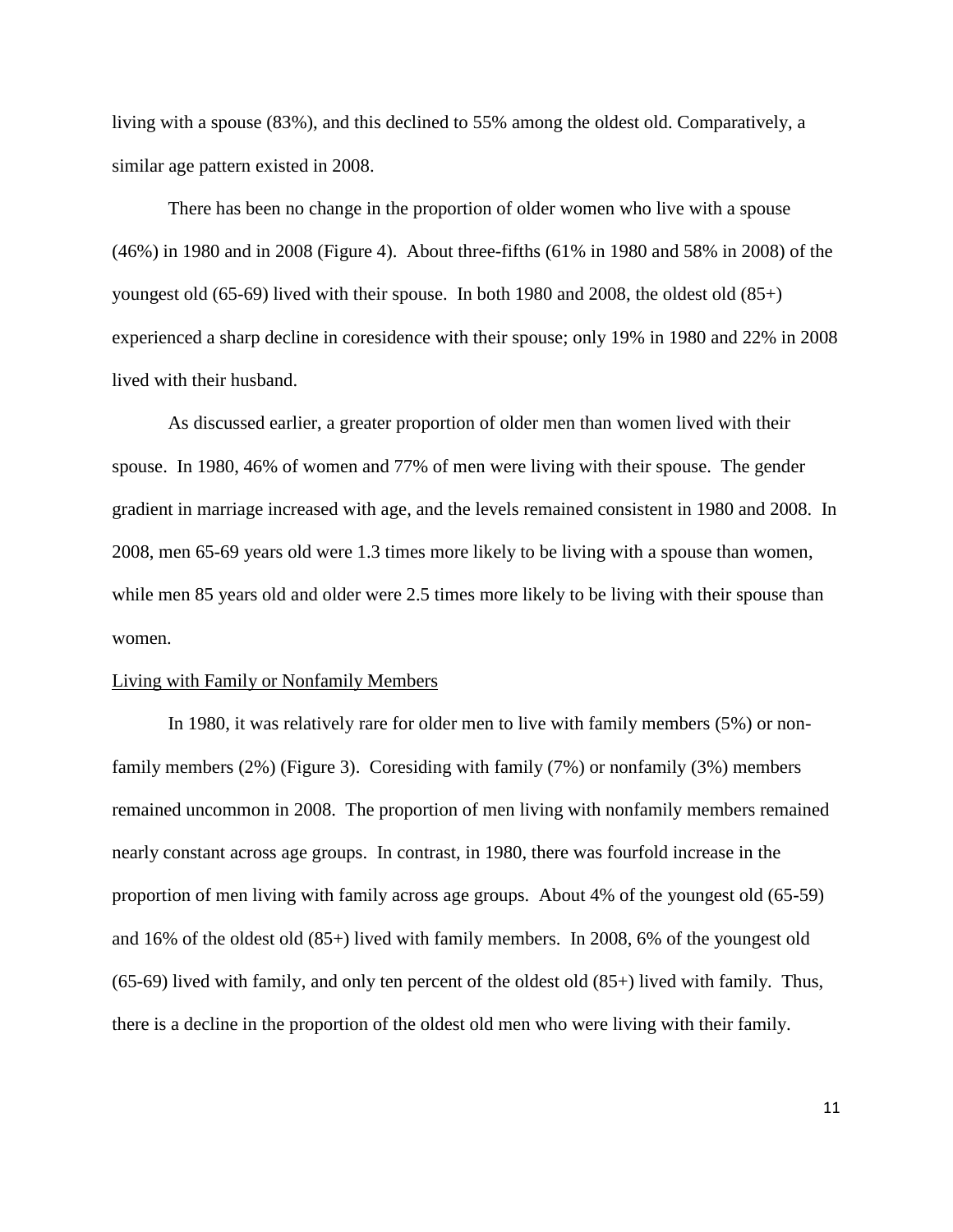In 1980 and 2008, a similar proportion (2%) of older women lived with nonfamily members (Figure 4). The low level of nonfamily coresidence persisted across age groups. In 1980, 12% of women lived with family members, and in 2008, about 15% lived with family. In 1980, 7% of 65-69-year-old women lived with family, and 32% of 85+ year-old women lived with family. By 2008, there appears to be an increase in family living among young older women (65-69) and a decline among older (85+) women. Consequently, in 2008, 13% of 65-69 year-old women lived with family members, and 20% of women age 85 or older lived with family members.

There is no gender gap in the proportion of older Americans living with non-family members; however, in 2008, older women more often lived with family members (12%) than men (7%). At each age, women were more likely to live with family than men, and the proportion living with family increased with age. The gender gap is consistent across age groups at both time periods; women experience about two to three times higher levels of family coresidence than men.

#### Racial and Ethnic Variation

As discussed earlier there were racial and ethnic distinctions in the proportion of older Americans who were living with a spouse. White men and women more often lived with a spouse than did Black men or women. Very few (5%) of white older men lived alone, while 15% of Black and 16% of Hispanic men lived alone. About one-quarter of Black men lived with family members in contrast to only 18% of white and 16% of Hispanic older men. Living with non-family members is relatively rare and quite similar across race and ethnic groups.

The majority of older women did not live with a spouse; nearly three-quarters of white women and only about one-quarter of Black women lived with their spouse. One-third of older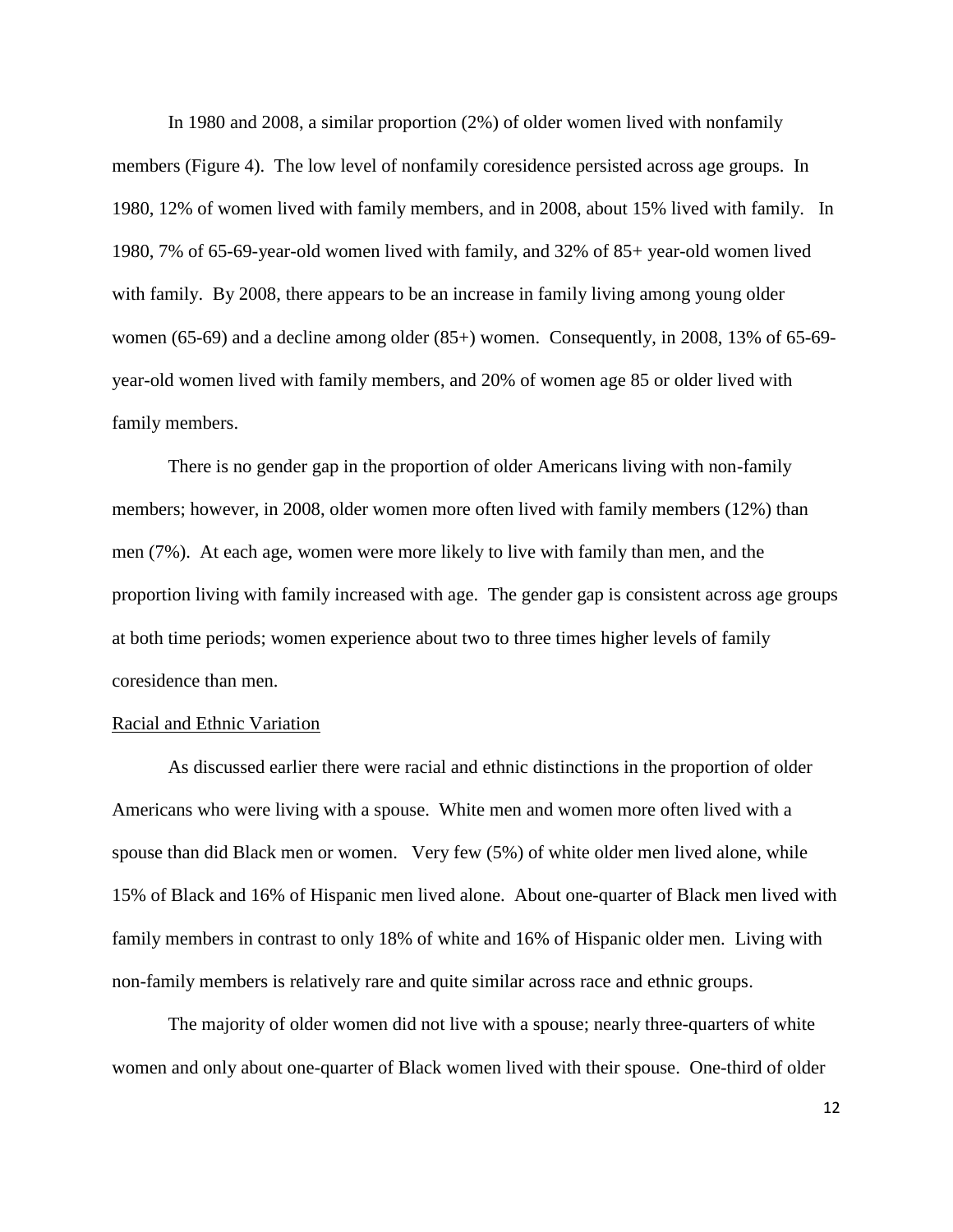Black women lived alone, while 28% of older Hispanic women and 12% of older white women lived alone. Nearly two-fifths (38%) of Black women lived with family members, representing the most common living arrangement among older Black women. Similar proportions of Black and white older women lived with family, and 28% of Hispanic older women lived with family. Only 2% of older women lived with non-family members, and this was similar for each race and ethnic group considered here.

#### *New union and couple forms*

There are several union and couple experiences that are not captured with the traditional indicators of marital status and living arrangements, including cohabitation, living apart together and same sex unions. Although these less traditional couple relationships have received comparatively little attention in the gerontological literature, aging scholars have begun to call attention to the importance of examining these emerging union types (Cooney and Dunne 2001; Huyck 1995). As fewer older adults are married, a larger share is available to form nonmarital relationships. Whether these relationships offer benefits akin to marriage is unknown and awaits future research (Brown et al. 2005). Here, we document the demographic trends in cohabitation, living apart together, and same sex relationships.

#### Cohabitation

In recent decades, cohabitation, or the sharing of a household by an unmarried oppositesex couple, has increased dramatically in the U.S. This growth is not limited to younger adults but rather extends through older adulthood (Brown et al. 2006; Chevan 1996). The reasons for cohabiting later in life are distinctive. For instance, older adults may prefer to cohabit to retain financial autonomy and protect their wealth for eventual transfer to their heirs (Brown et al. 2005; Chevan 1996; King and Scott 2005). Among older adults, cohabitors tend to be younger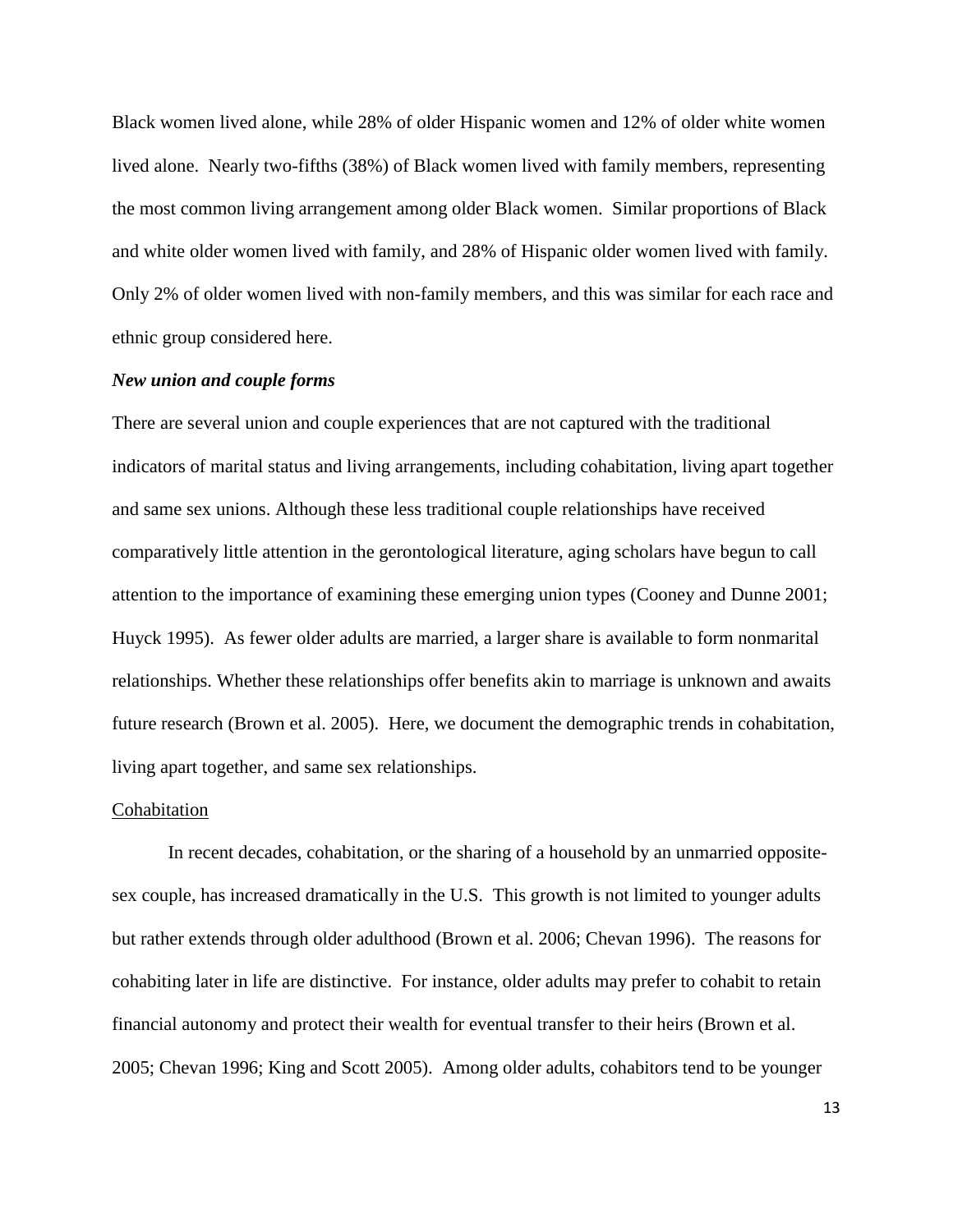than marrieds. Cohabitors are disproportionately Black. Most older cohabitors are divorced  $(71%)$  as opposed to widowed  $(18%)$  or never married  $(11%)$  (Brown et al. 2006). Chevan's (1996) estimates using indirect measures of cohabitation revealed sustained growth in cohabitation between 1960 and 1990 for adults age 60 and older. Direct measures indicate that by 2000, more than 400,000 persons in this age group were cohabiting (Brown et al. 2006). In 2008, the number of older Americans who were cohabiting increased; 4% of cohabiting couples had a member age 65 or older (U.S. Census Bureau 2009). Among older Americans living in an opposite sex relationships, about 2% were cohabiting, and 98% were married (U.S. Census Bureau 2009).

#### Living Apart Together

The concept of Living Apart Together (LAT) relationships evolved from research in Europe (Levin 2004; Haskey and Lewis 2006) and has extended to the United States (Strohm et al. 2009). These relationships are committed, long-term intimate relationships in which couples do not share a home but rather maintain separate residences. Most of the U.S. and European studies are limited to younger age groups, and only a few examine patterns among older adults. De Jong Gierveld (2006) focused on Dutch respondents age 50 and older who experienced widowhood or divorce and found that one-third of those who repartnered after age 50 were in LAT relationships. She concluded that respondents age 55 and older are more likely to live apart together than their younger counterparts (de Jong Gierveld 2006). Research in Sweden indicates that this arrangement is increasingly common among older couples as a strategy to engage in emotional support with some level of autonomy (Karlsson and Borell 2002). This seems to be a relationship that may be especially well suited to older Americans who can afford to live separately and want to maintain some autonomy while experiencing the benefits of a close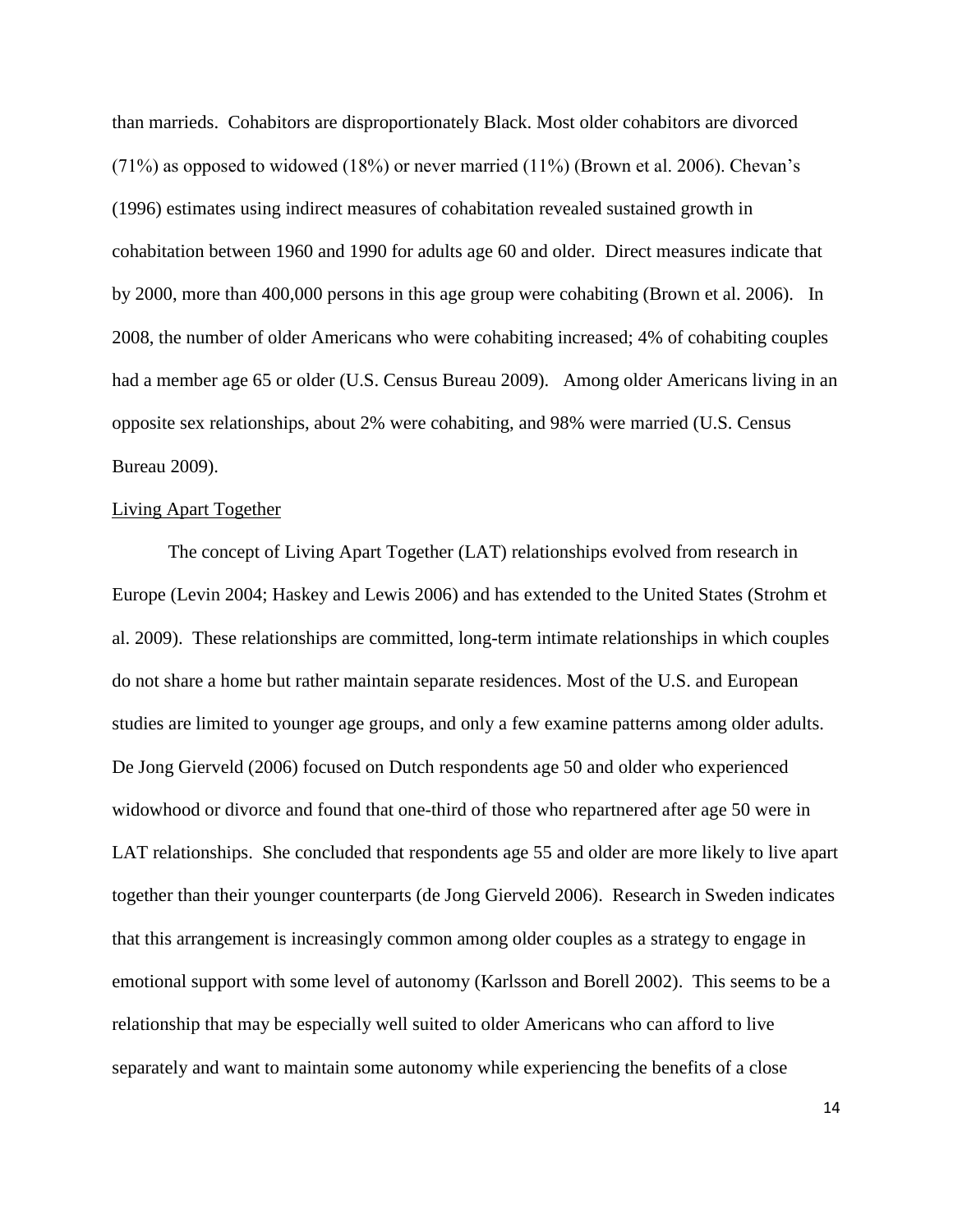intimate bond. Unfortunately, estimates of LAT relationships among older adults in the U.S. are not available.

#### Gays and Lesbians

Research on gay and lesbian family experiences is typically restricted to young ages, excluding older Americans. Same sex relationships traditionally may be viewed as a union type experienced by younger Americans, but older Americans are part of same sex couples, too. Recent data permit measurement of the prevalence of same sex households in the U.S. In the 2007 American Community Survey, just over ten percent (11.3%) of same sex couple households have one member over the age of 65. A greater proportion of these are male (60%) than female (40%) couples. Seventy-one percent of same-sex older couple households have coresided for five years or more (Bennett and Gates 2004). According to the 2000 census, almost every county (97%) had an older same-sex American (Gates 2003).

Given new legislation about marriage among same-sex couples and the development of domestic partnership agreements, there are more options available for older Americans. The legal definitions of these relationships are significant when one member of the couple dies (Bennett and Gates 2004). The social security benefits are lower, and taxes on inheritance and retirement plans are larger among gays and lesbians than among married couples (Bennett and Gates 2004). Gay and lesbian older Americans also face constraints due to Medicaid and property laws that may make it difficult for partners to remain in their home following their partner's move to a nursing home or death (Bennett and Gates 2004).

#### *Conclusion*

The aging of the U.S. population coupled with rapid changes in family formation and dissolution earlier in the life course have contributed to shifts in the marital status and living arrangements of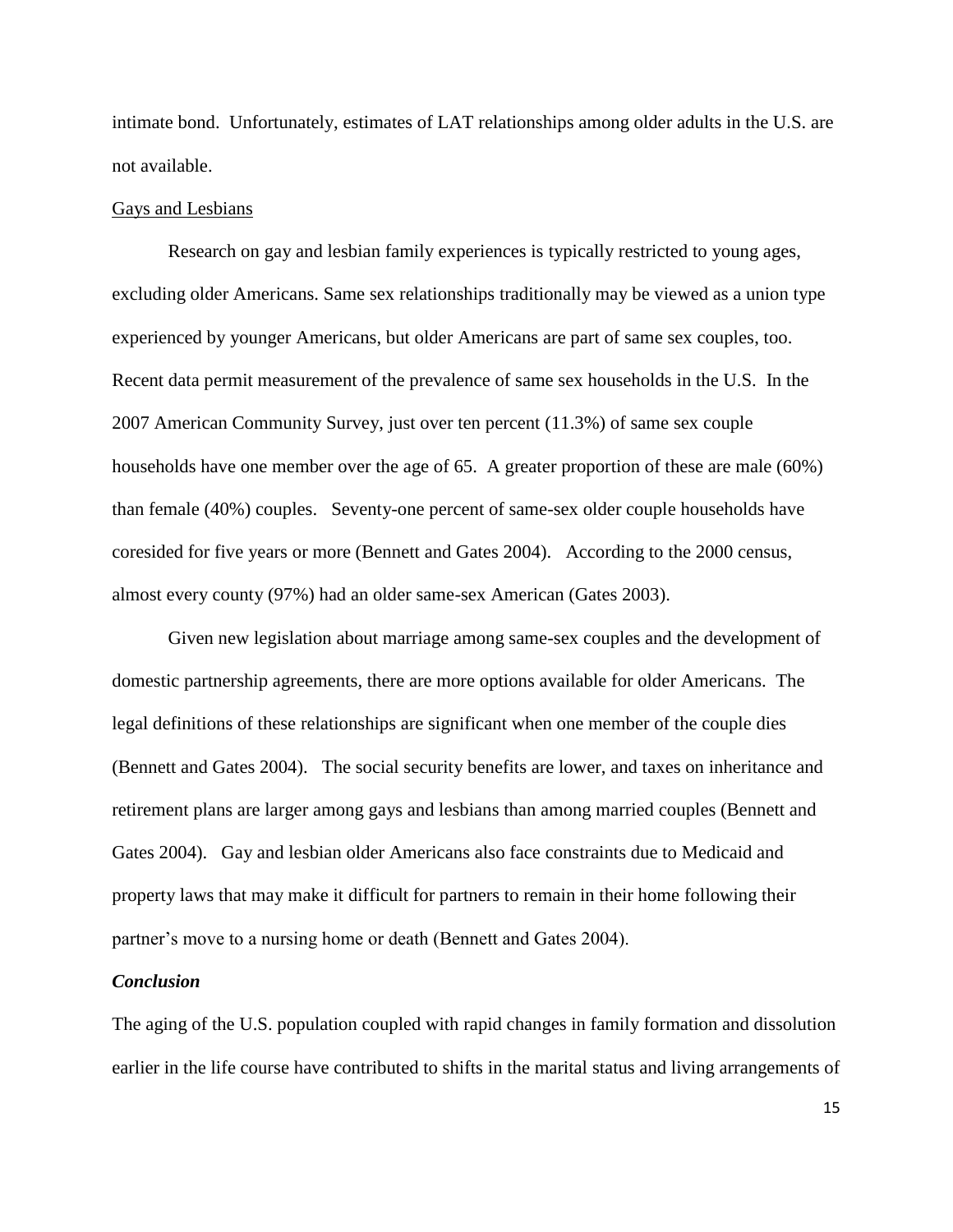older men and women over the last forty years (Chevan 1996; Cooney and Dunne 2001). This chapter documents changes in the marital status and living arrangement distributions of women and men between 1980 and 2008 using data from the decennial census and the American Community Survey. We also describe racial and ethnic variation in these patterns. These demographic trends are informative for researchers and policymakers alike, as an increasingly diverse older population likely will require an array of both informal and formal supports as they age. Specifically, with fewer older adults married and more living alone, increased institutional supports will be needed. New family forms, such as cohabitation, living apart together, and same sex relationships, merit careful study to determine the costs and benefits of these unions relative to other living arrangements.

Similar to the overall U.S. population, marriage among older adults has declined since 1980. This decline has been more pronounced among men than women. For women, the proportion married has changed very little. Consistent with the projections made in prior research (Wade 1989), widowhood has fallen, whereas divorce has risen among women. Men are also much more likely to be divorced today than they were in 1980. The share of men who are never married remains essentially unchanged, even though it was projected to double between 1990 and 2040 (Wade 1989). More recent projections indicate that the proportion of older adults married will continue to decline with a corresponding increase in the never married. The proportion divorced should stabilize in the coming years (Tamborini 2007).

Living alone is more common today than in 1980, and a larger share of women than men reside solo. Family and nonfamily living arrangements remain rare. The vast majority of older adults are either residing with a spouse or alone, and this is especially true among whites. Blacks are relatively less likely to be married and more likely to reside with family, reflecting the racial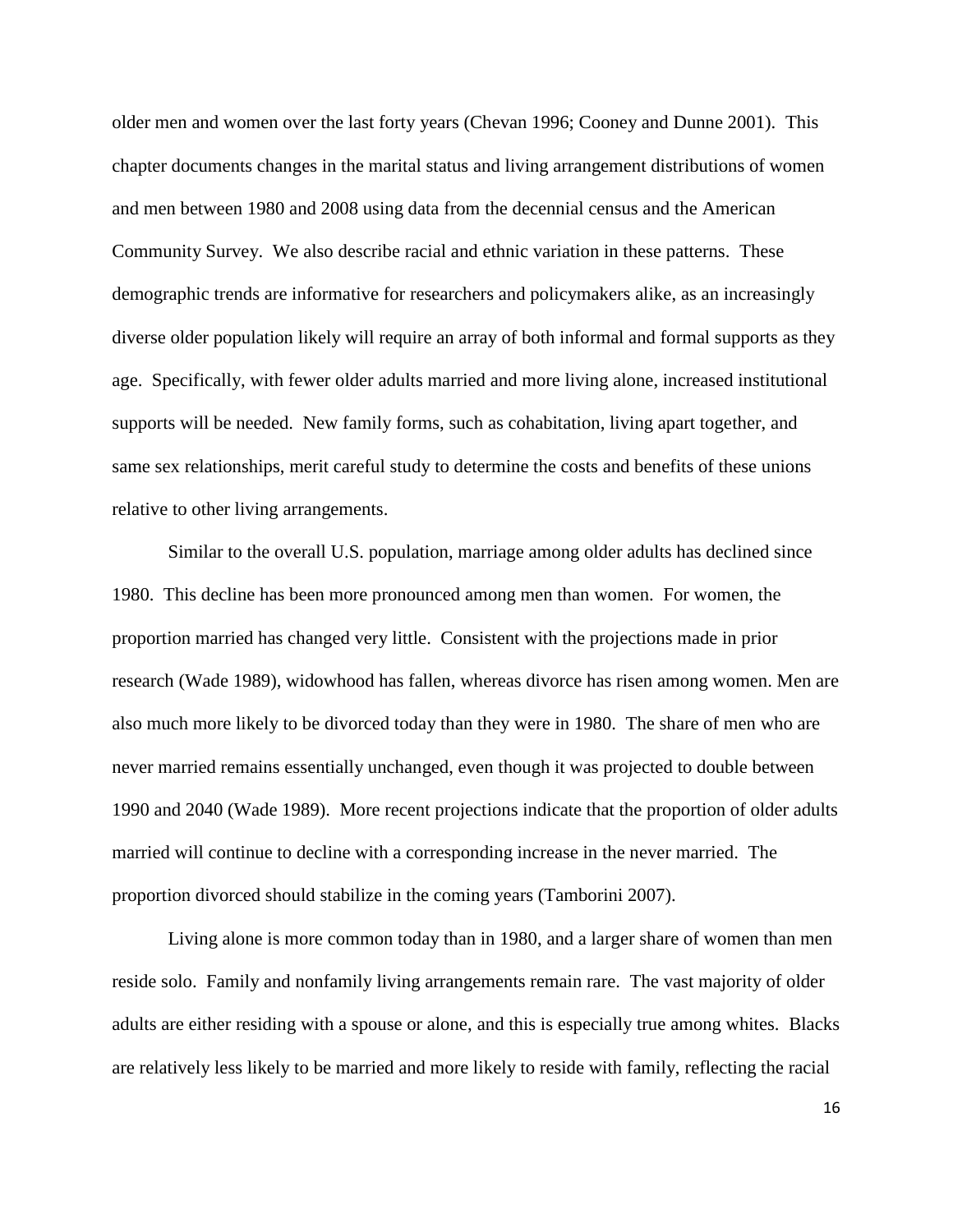and ethnic variation characterizing the living arrangements of older adults (Himes, Hogan, and Eggebeen 1996).

This examination of changes in marital status and living arrangements does not capture all family and relationship types that exist among older Americans. For instance, our measure of marriage does not distinguish between first and higher order marriages. Remarriage among older Americans in 1980 was largely a function of widowhood rather than divorce. In 1980, most widowed older Americans did not remarry; just 1% of women and 25% of men remarried (Moss and Moss 1981). More recent analysis of remarriage is warranted, as remarriage and stepfamilies are linked to variation in support in older adulthood (Curran, McLanahan, and Knab 2003).

Our descriptive analyses rely on cross-sectional data to provide a snapshot of older adults at two points in time. This approach is useful because it illustrates the distribution of older adults across marital status or living arrangement categories, but it obscures the broader trajectories of relationship histories that unfolded earlier in the life course. Increasingly diverse family and living arrangement experiences during young and middle adulthood have enduring consequences for later life (Cooney and Dunne 2001). At the same time, older adults experience living arrangement transitions and, from a life course perspective, these transitions are contingent upon earlier events and experiences (Wilmoth 1998). Voluntary (e.g., marriage or divorce) versus involuntary (e.g., widowhood) transitions may have differential effects on older adult well-being. For these reasons, future work on the demography of unions in later life would benefit from a longitudinal approach that incorporates family and living arrangement transitions both prior to and during older adulthood to provide a more nuanced portrait of the family and relationship experiences of older adults.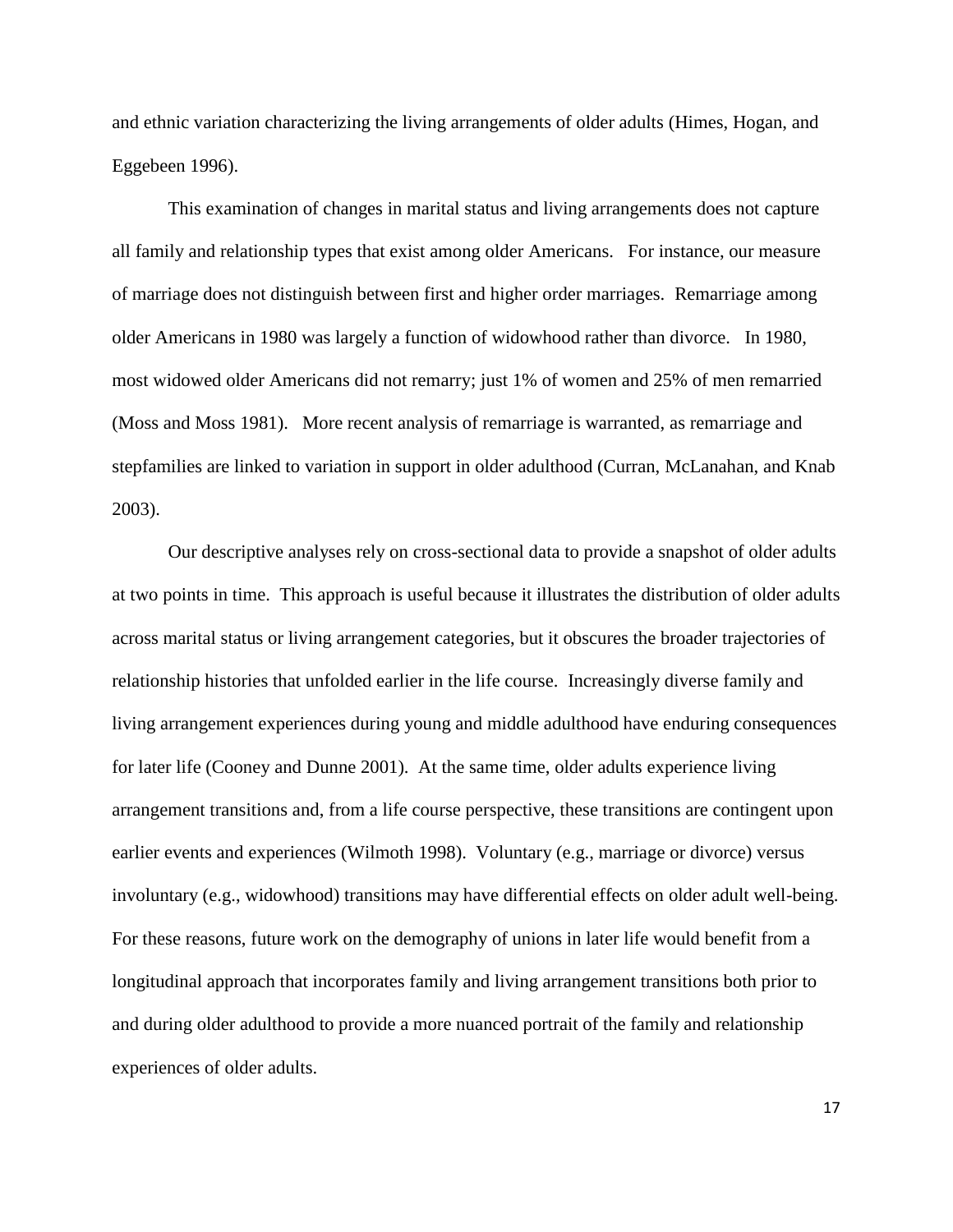Indeed, intimate relationships outside of marriage have risen in recent years. Growing attention has been paid to unmarried intimate relationships among older adults, including cohabitation, living apart together, and same sex relationships (Cooney and Dunne 2001). Still, little is known about the prevalence of these union types or the determinants of entry and exit from these unions (Brown et al. 2006). As they become more common, especially with the movement of the baby boom cohort into older adulthood, it will be more feasible to incorporate these emerging relationship types in large, national surveys to generate new scholarship on the demography of these unions. This line of inquiry will be enriched by theoretical developments concerning the meaning and significance of these new partnerships for the health and well-being of older adults.

We focus on *coresidential* relationships, including marriage, cohabitation, and family household membership and therefore do not examine romantic or sexual relationships. Qualitative evidence suggests that dating among older adults following widowhood or divorce is fairly common (Bulcroft and Bulcroft 1991; Cooney and Dunne 2001), although women are less likely to desire remarriage than men (Talbott 1998). There are few empirical studies of dating, with Carr's (2004) recent work a notable exception. She finds that widowers' interest in dating is greatest when they lack other forms of social support, whereas widows" interest in dating does not depend on levels of support from friends.

In addition to dating relationships, new research is emerging on sexual activity among older adults. Waite (2009) maintains that sexual functioning is integral to overall well-being in later life. Even though research often assumes that older Americans are not sexually active, (Lindau, Schumm, Laumann, Levinson, O"Muircheartaigh, and Waite 2007) report that in a sample of partnered older adults, 67% of men and 40% of women age 65-74 report being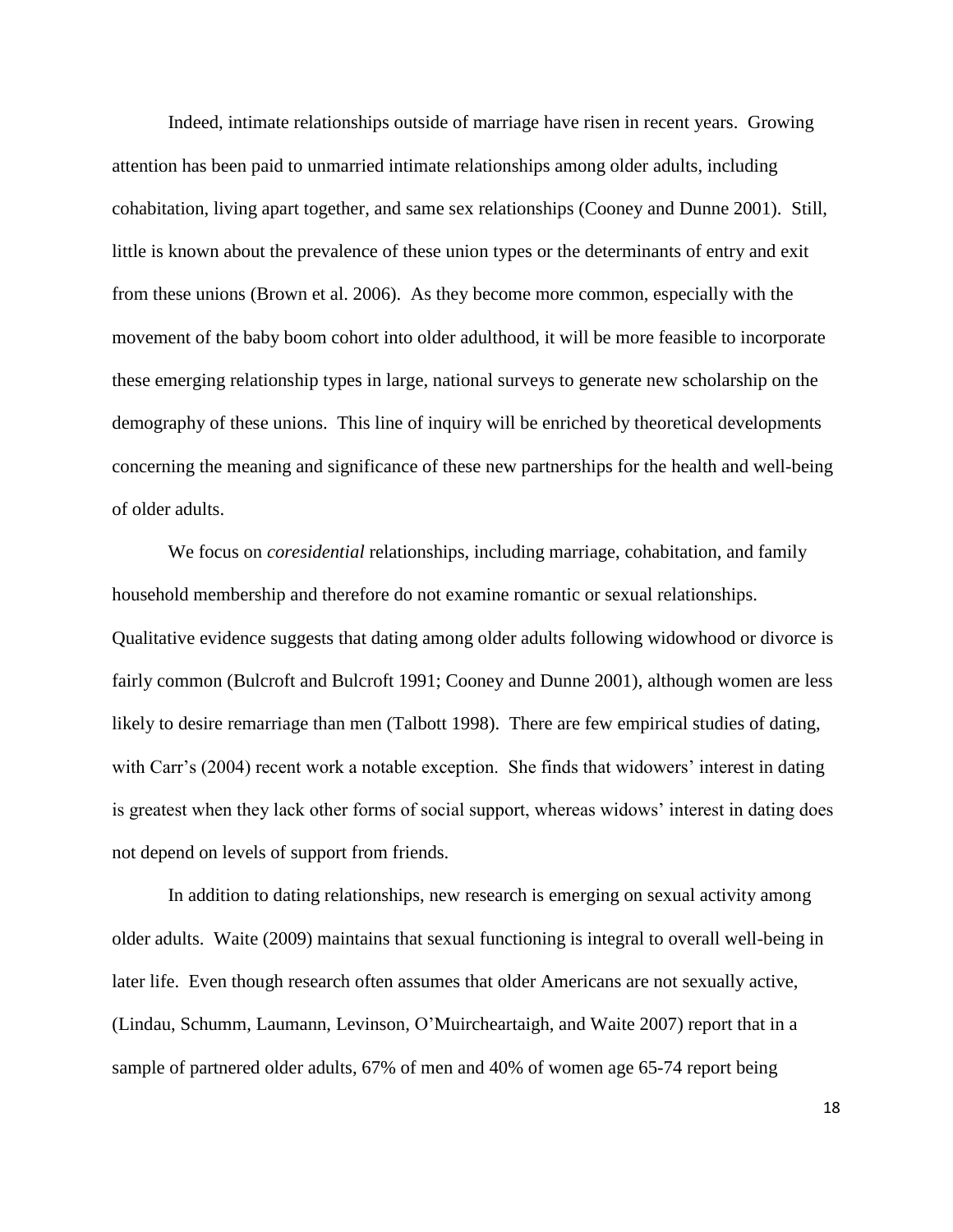sexually active in the last 12 months, while 39% of men and 17% of women age 75-84 did. These figures are from the recently fielded National Social Life, Health, and Aging Project (NSHAP), which provides detailed data on the relationship and sexual behaviors of Americans ages 57-84. The declining share of married older adults translates into rising proportions at risk of forming new sexual partnerships, which not only may have ramifications for access to social support but also for physical and mental health.

Older adults are a growing share of the U.S. population. In fact, the oldest old are the fastest growing age group today (National Center for Health Statistics 2009). The older adult population, which is diverse in terms of racial and ethnic composition, has witnessed significant changes in marriage and living arrangements since 1980. The decline in marriage coupled with rises in divorce and living alone have consequences for the well-being, care, and support of older adults. Shifts to more complex family living arrangements, including the emergence of unmarried partnerships, have lead to more varied types of support networks. Mounting evidence suggests that women, by virtue of living longer than men, will pay a higher cost for less stable family life by having limited support networks in old age (Curran et al. 2003).

The demography of unions in older adulthood has important social policy implications. Institutional supports will be needed to serve a growing, heterogeneous population that will have fewer forms of informal support to draw from. Lengthening life expectancies will only exacerbate these trends. Policymakers must be cognizant of the wider array of family situations characterizing older adulthood to ensure responsive policies are developed and maintained that reach across the range of relationship and living circumstances experienced by older adults. Close relationships play an integral role in the health and well-being of older adults, and formal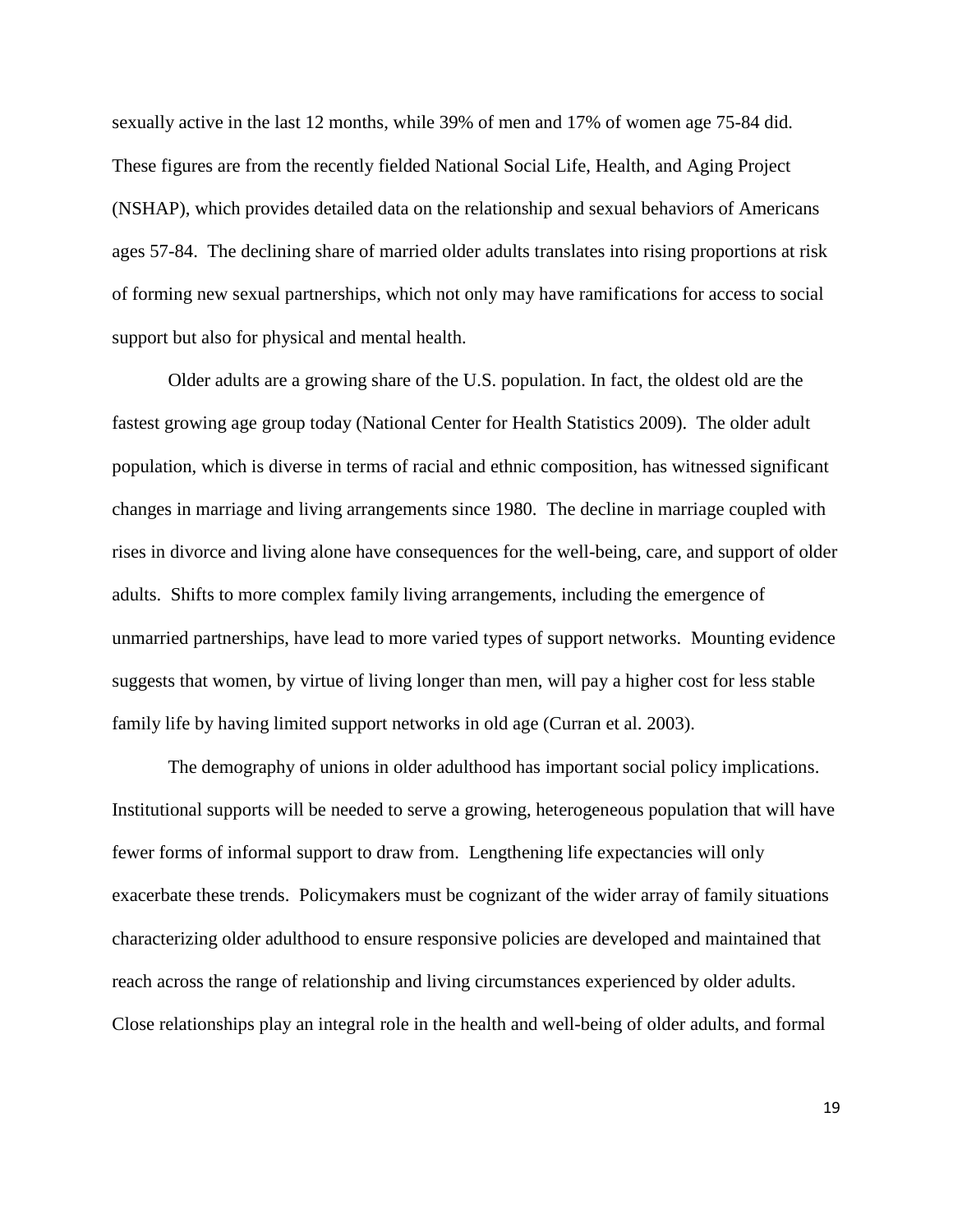institutional supports, particularly large government-sponsored initiatives, have the potential to greatly enhance the lives of the aged.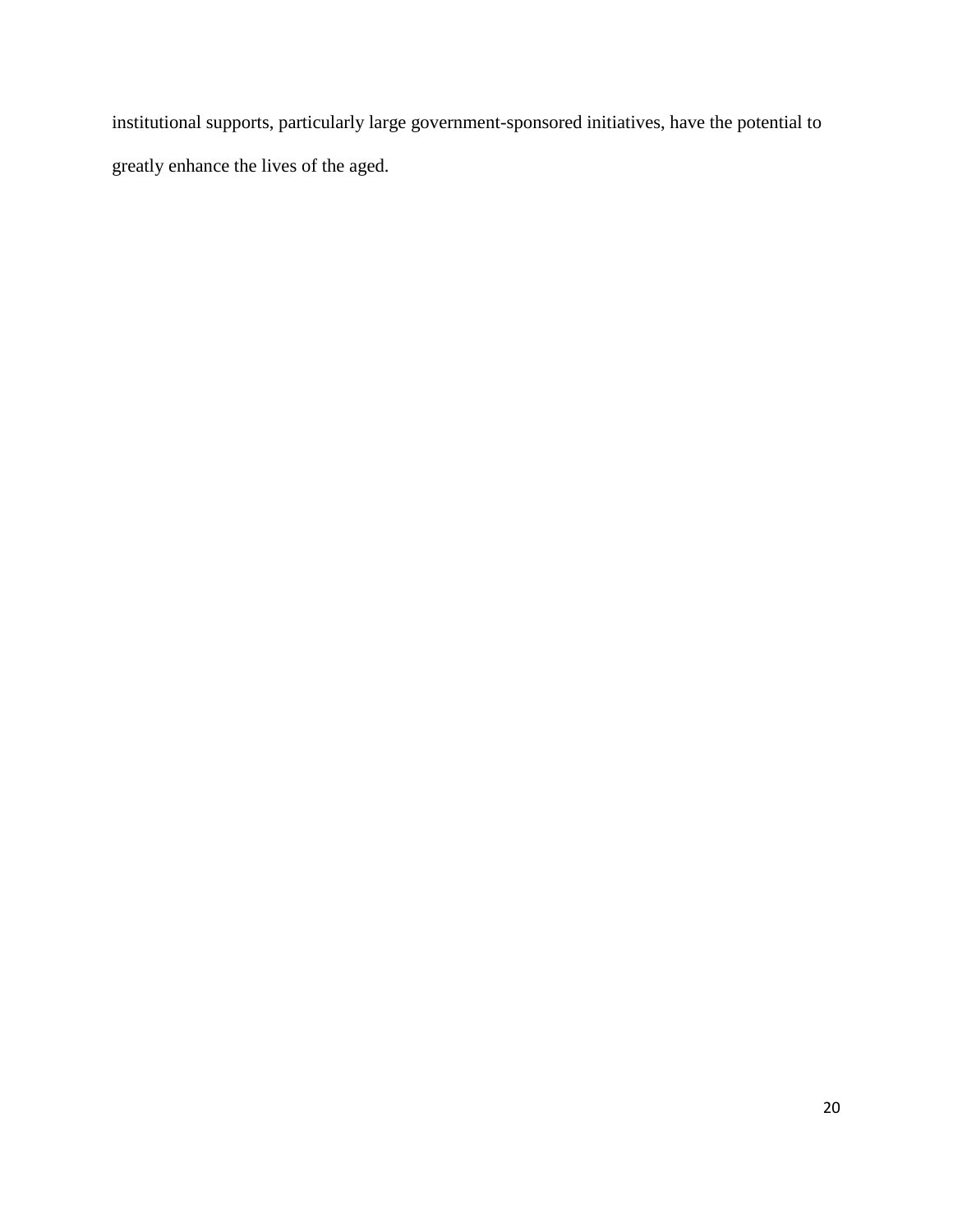#### **REFERENCES**

Administration on Aging 2009. Aging Statistics.

http://www.aoa.gov/AoARoot/Aging\_Statistics/index.aspx

- Allen, Katherine R., Rosemary Blieszner, and Karen A. Roberto 2000. "Families in the Middle and Later Years: A Review and Critique of Research in the 1990s." *Journal of Marriage and the Family* 62:911-926.
- Bennett, Lisa, and Gary J. Gates 2004. "The Cost of Marriage Inequality to Gay, Lesbian and Bisexual Seniors." A Human Rights Campaign Foundation Report.
- Brown, Susan L., Jennifer Roebuck Bulanda, and Gary Lee 2005. "The Significance of Nonmarital Cohabitation: Marital Status and Mental Health Benefits Among Middle-Aged and Older Adults." *Journal of Gerontology: Social Sciences* 60B:S21-S29.
- Brown, Susan L., Gary R. Lee, and Jennifer Roebuck Bulanda 2006. "Cohabitation Among Older Adults: A National Portrait." *Journal of Gerontology: Social Sciences* 61B:S71- S79.
- Bulcroft, Richard A., and Kris A. Bulcroft 1991. "The Nature and Functions of Dating in Later Life." *Research on Aging* 13:244-260.
- Carr, Deborah 2004. "The Desire to Date and Remarry Among Older Widows and Widowers." *Journal of Marriage and Family* 66:1051-1068.
- Cooney, Teresa M., and Kathleen Dunne 2001. "Intimate Relationships in Later Life: Current Realities, Future Prospects." *Journal of Family Issues* 22:838-858.
- De Jong Gierveld, Jenny 2004. "Remarriage, Unmarried Cohabitation, Living Apart Together: Partner Relationships Following Bereavement or Divorce." *Journal of Marriage and Family* 66:236-243.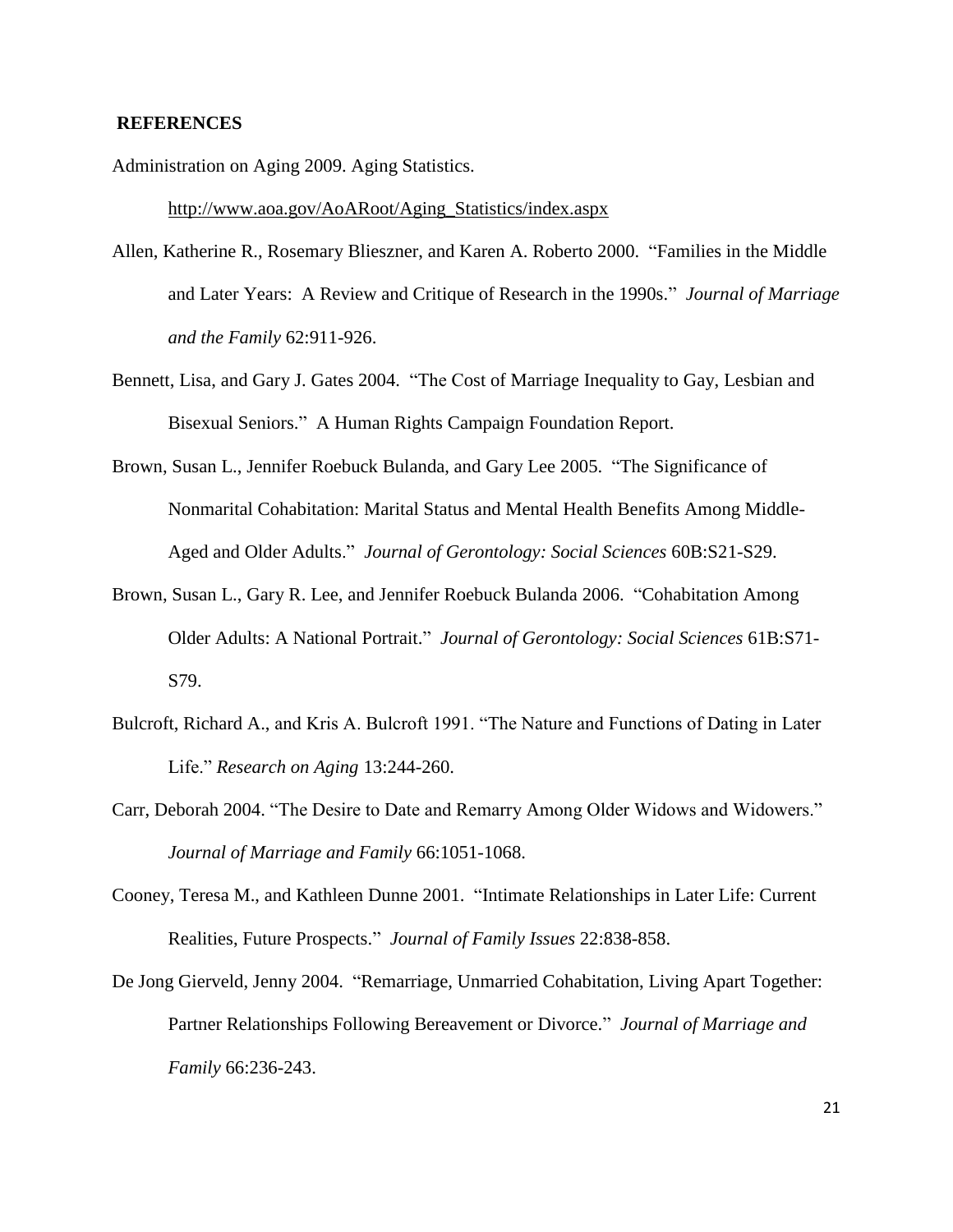- Gates, Gary 2003. "Gay and Lesbian Families in the Census: Gay and Lesbian Seniors." Urban Institute.
- Haskey, John, and Jane Lewis 2006. "Living-Apart-Together in Britain: Context and Meaning." *International Journal of Law in Context* 2(1):37-48 doi: 10.1017/S1744552306001030.
- Heron, Melanie P., Donna Hoyert, Sherry Murphy, Jiaquan Xu, Kenneth Kochanek, Betzaida Tejada-Vera. 2009. *Deaths: Final data for 2006*. National vital statistics reports: 57(14). Hyattsville, MD: National Center for Health Statistics.
- Himes, Christine L., Dennis P. Hogan, and David J. Eggebeen 1996. "Living Arrangements of Minority Elders." *Journal of Gerontology: Social Sciences* 51B(1):S42-S48 doi: 10.1093/geronb/51B.1.S42.
- Huyck, Margaret Hellie 1995. "Marriage and Close Relationships of the Marital Kind." Pp. 181- 200 in *Handbook of Aging and the Family* (edited by Rosemary Blieszner and Victoria Hilkevitch Bedford). Westport, CT: Greenwood Press.
- Karlsson, Sofie Ghazanfareeon, and Klas Borell 2002. "Intimacy and Autonomy, Gender and Ageing: Living Apart Together." *Ageing International* 27:11-26.
- Levin, Irene 2004. "Living Apart Together: A New Family Form." *Current Sociology* 52:223- 240.
- Lindau, Stacy Tessler, L. Philip Schumm, Edward O. Laumann, Wendy Levinson, Colm A. O'Muircheartaigh, and Linda J. Waite 2007. "A Study of Sexuality and Health among Older Adults in the United States*.*" *The New England Journal of Medicine* 357:762-774.
- Meyers, George C., and Barbara Foley Wilson 1988. "Marriage and Divorce Trends and Patterns Among Older Americans." Annual Meeting of the Population Association of America, New Orleans, LA, April.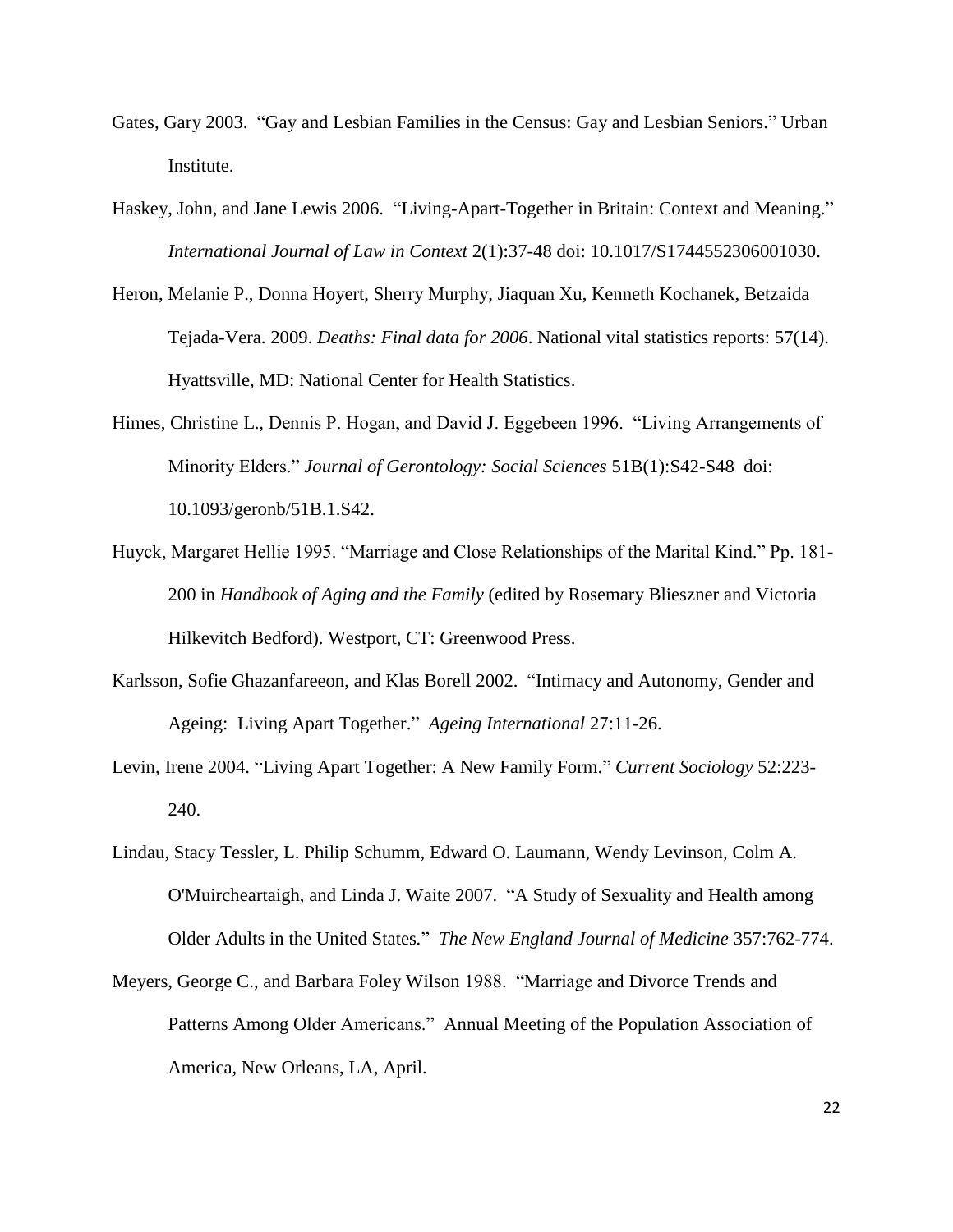- Moss, Miriam S., and Sidney Z. Moss 1981. "The Image of the Deceased Spouse in Remarriage of Elderly Widow(ers)." *Journal of Gerontological Social Work* 3:59-70.
- Mutchler, Jan E. 1992. "Living Arrangements and Household Transitions among the Unmarried in Later Life." *Social Science Quarterly* 73:565-580.
- National Center for Family and Marriage Research. 2009. Marital Status in the U.S., 2008. Family Profile 09-04.

http://ncfmr.bgsu.edu/family\_%20marriage\_lit/Family%20Profiles/family\_profiles.html

- National Center for Health Statistics 2009. *Health, United States, 2008 with Chartbook.* Hyattsville, MD. [http://www.cdc.gov/nchs/hus.htm.](http://www.cdc.gov/nchs/hus.htm)
- Raley, R. Kelly, and Larry Bumpass 2003. "The Topography of the Divorce Plateau: Levels and Trends in Union Stability in the United States after 1980." *Demographic Research* 8:245-260.
- Strohm, Charles Q., Judith A. Seltzer, Susan D. Cochran, and Vickie M. Mays 2009. "Living Apart Together: Relationships in the United States." *Demographic Research* 21:177-214.
- Tamborini, Christopher R. 2007. "The Never-Married in Old Age: Projections and Concerns for the Near Future." *Social Security Bulletin* 67:25-40.
- U.S. Bureau of the Census. 2009. Same-Sex Couples, Data from the American Community Survey: 2008. http://www.census.gov/population/www/socdemo/hh-fam.html
- Waite, Linda. 2009. *Marriage & Health, Especially at Older Ages.* Families and Health Conference. Washington, D.C., June.

[http://ncfmr.bgsu.edu/pdf/Families%20and%20Health/PDFs/Waite\\_Linda.pdf](http://ncfmr.bgsu.edu/pdf/Families%20and%20Health/PDFs/Waite_Linda.pdf)

Wilmoth, Janet M. 1998. "Living Arrangement Transitions among America"s Older Adults." *The Gerontologist* 38:434-444.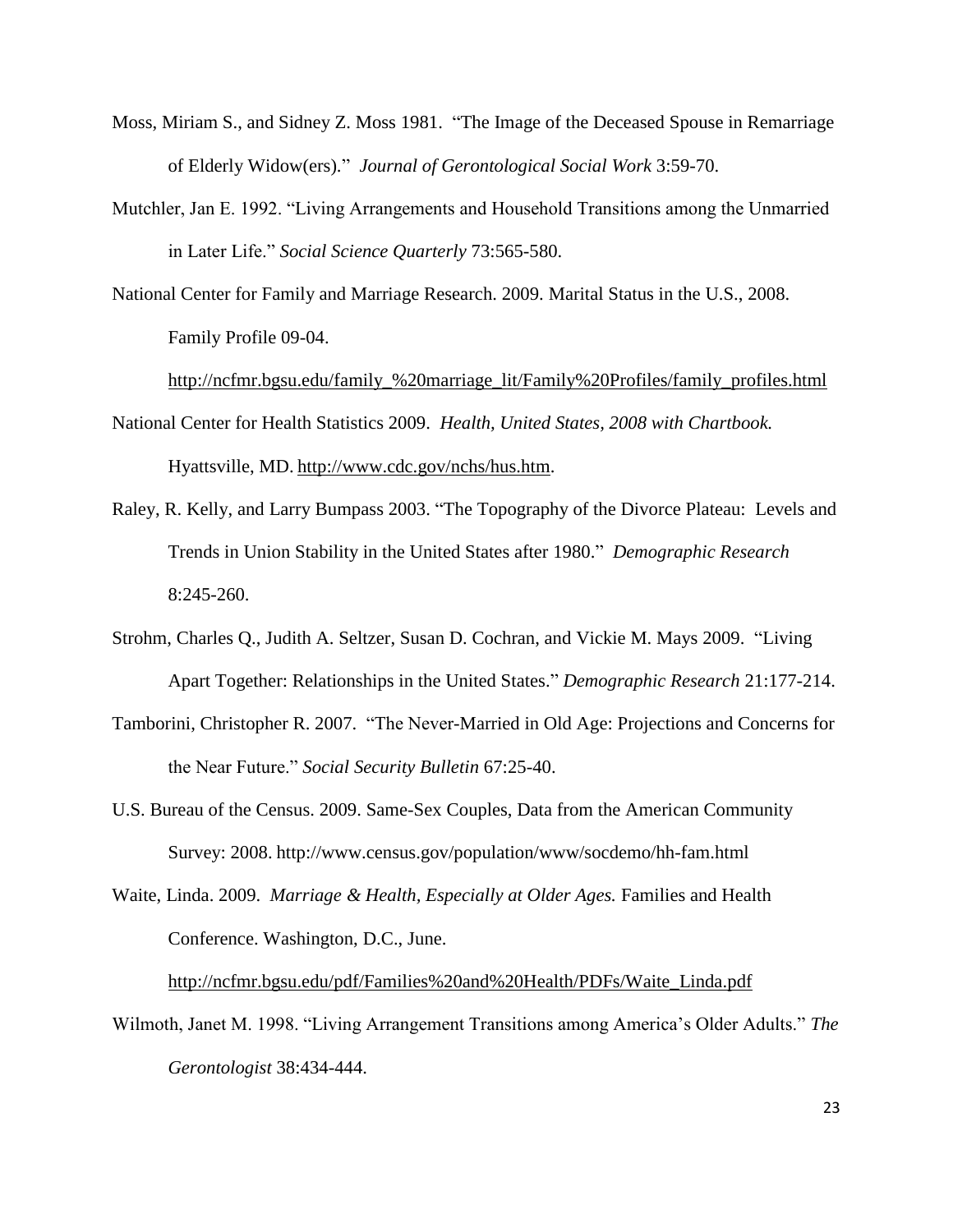Wilmoth, Janet M., and Charles F. Longino, Jr. 2006. "Demographic Trends That Will Shape U.S. Policy in the Twenty-First Century." *Research on Aging* 28:269-288.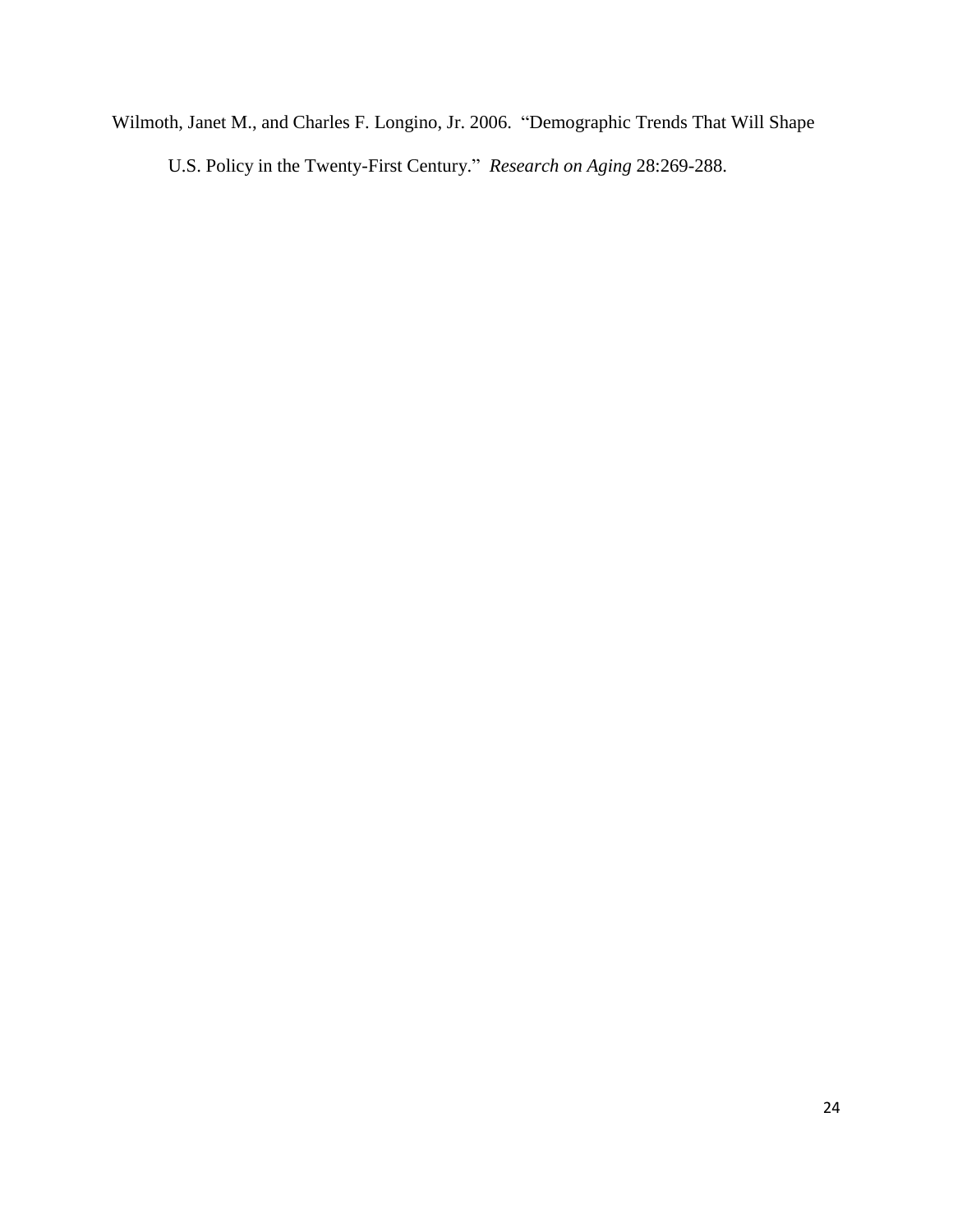

## **Figure 1: Marital Status by Age For Males, 1980 & 2008**

Divorced, 2008 Divorced, 1980 Single, 2008 Single, 1980 Widowed, 2008 Widowed, 1980 Married, 2008 Married, 1980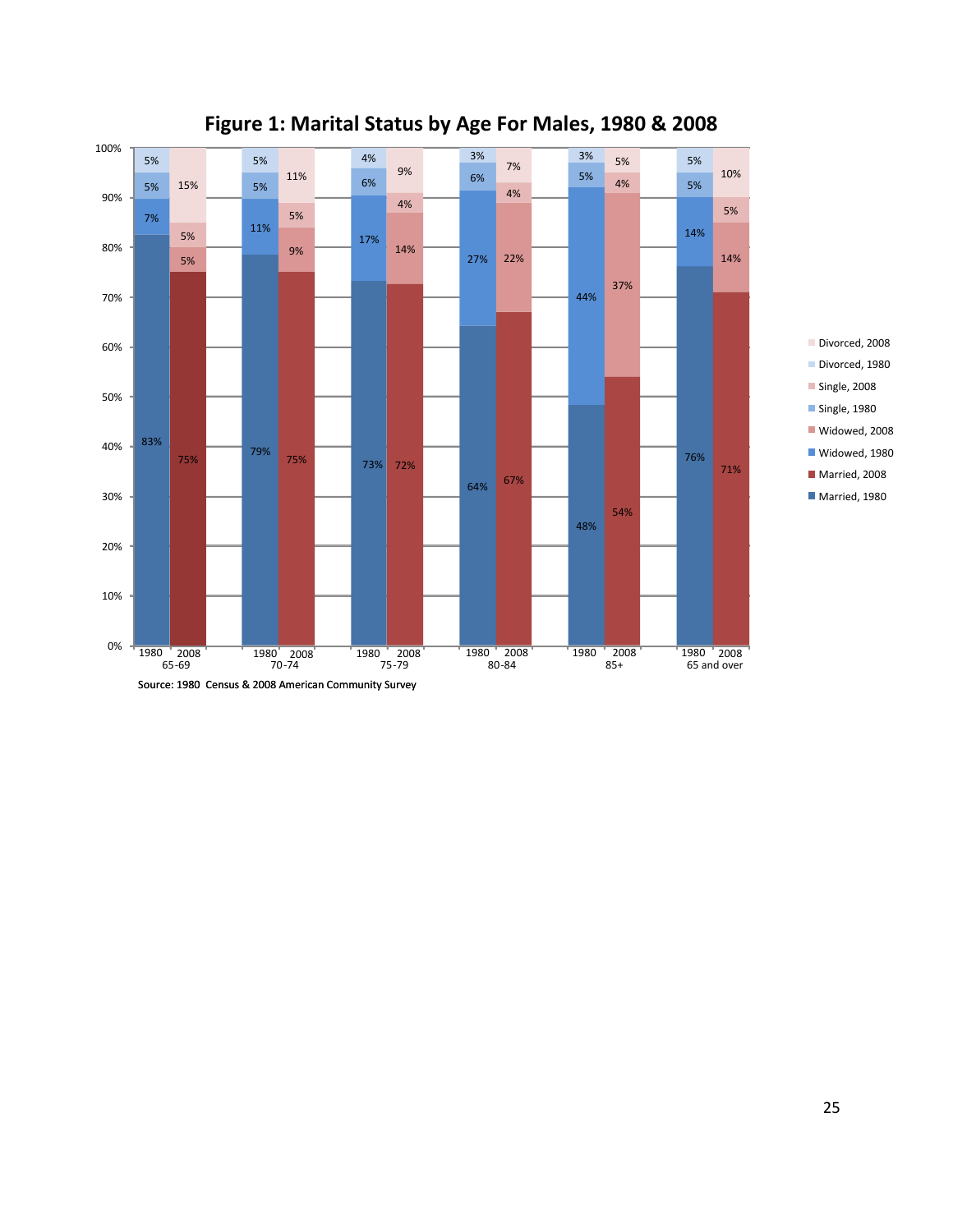

## **Figure 2: Marital Status by Age For Females, 1980 & 2008**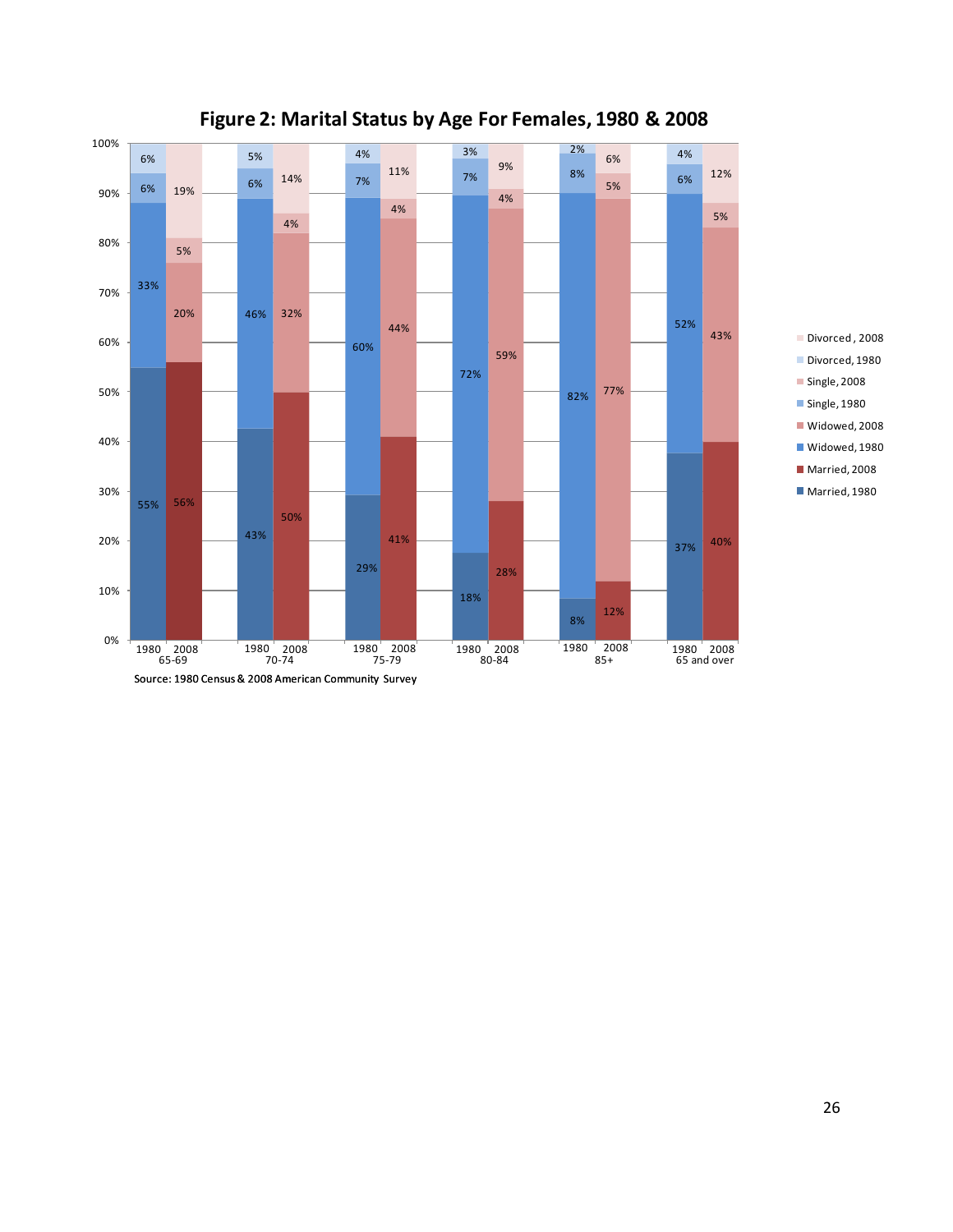

## **Figure 3: Living Arrangements by Age For Males, 1980 & 2008**